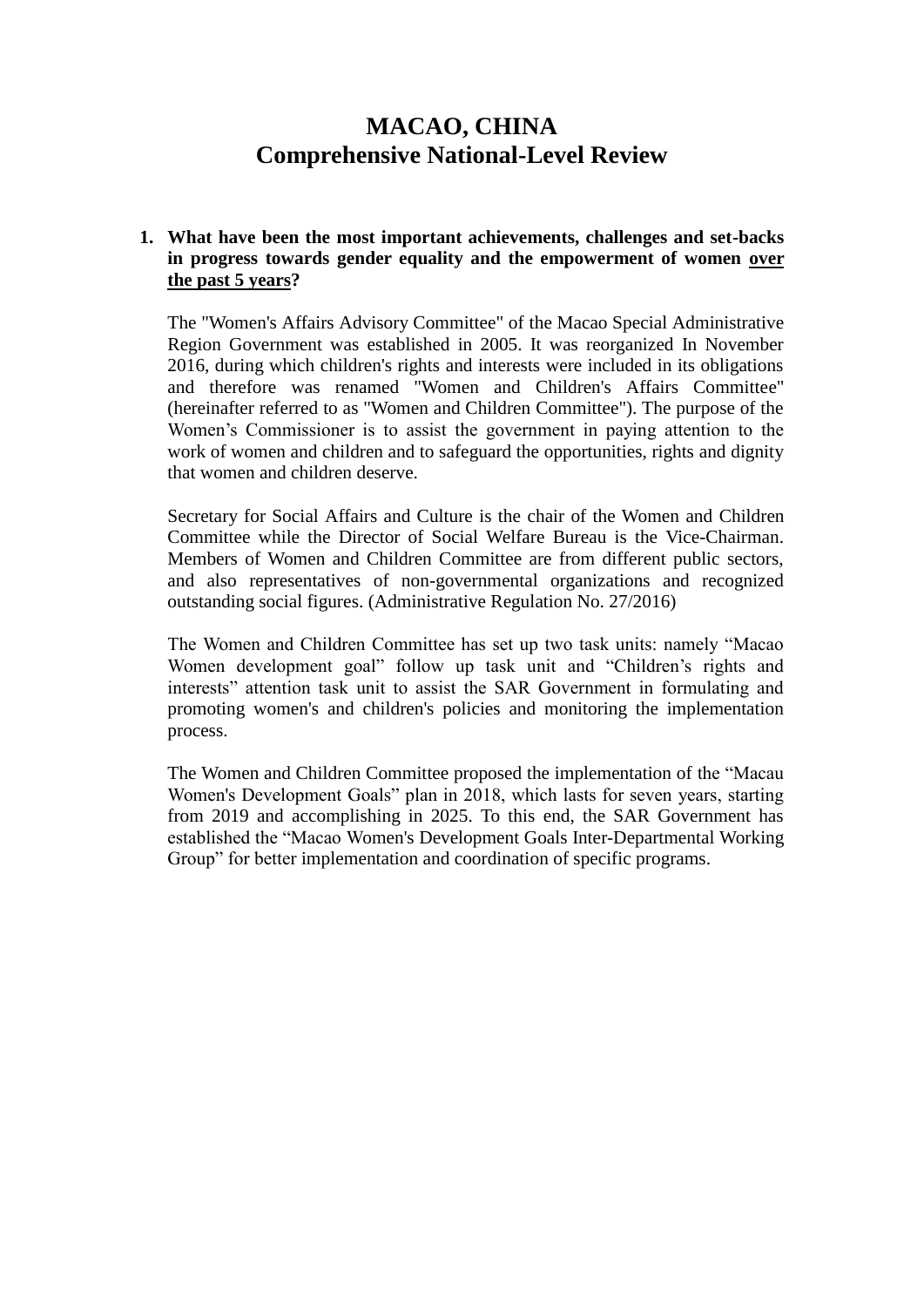- **2. Which of the following have been the top five priorities for the accelerating progress for women and girls in your country over the past five years through laws, policies and/or programs?**
- $\Box$  Equality and non-discrimination under the law and access to justice
- $\Box$  Ouality education, training and life-long learning for women and girls
- $\Box$  Poverty eradication, agricultural productivity and food security
- $\Box$  Eliminating violence against women and girls
- $\Box$  Access to health care, including sexual and reproductive health and reproductive rights

### Equality and non-discrimination under the law and access to justice

《Basic Law of the Macao Special Administrative Region of the People's Republic of China》(the "Basic Law") Article 25 is purposed that: All Macao residents shall be equal before the law, and shall be free from discrimination, irrespective of their nationality, descent, sex, race, language, religion, political persuasion or ideological belief, educational level, economic status or social conditions. Article 38 is specially purposed that the legitimate rights and interests of women shall be protected by the Macao Special Administrative Region.

According to the Basic Law, the relevant international conventions and interregional agreements applicable to the Macao SAR, as well as local laws (including the Criminal Code, the Civil Code, and other laws), women's rights and interests are protected and valued. Conventions have been extended to local applications before the return of Macao to China such as "the Elimination of All Forms of Discrimination against Women", "the Convention on the Suppression of the Trafficking of Persons and the Prohibition of the Exploitation of the Prostitution of Others" and "the International Covenant on Economic, Social and Cultural Rights". After the reunification, these international conventions relating to women's rights continue to be effective.

### Quality education, training and life-long learning for women and girls

### (Functions of Education and Youth Affairs Bureau)

Law No. 9/2006 on the "Non-Higher Education System Outline Law", which sets the right to education without discrimination and equalizes the chances of pupils in terms of enrollment and success in learning as the government responsibility.

On the basis of the principle of equality between men and women, Macao implements compulsory, universal and free education. Since the school year of 2007/2008, 15 years of free non-higher education has been implemented. According to Decree-Law 42/99/M, children between the ages of 5 to 15 must have compulsory education at school and the benefits are not different by gender.

### Poverty eradication, agricultural productivity and food security

The Macao SAR Government has always attached importance to social welfare and social service, with systematic short-term, medium-term and long-term policy measures, and continuous social security network consolidation.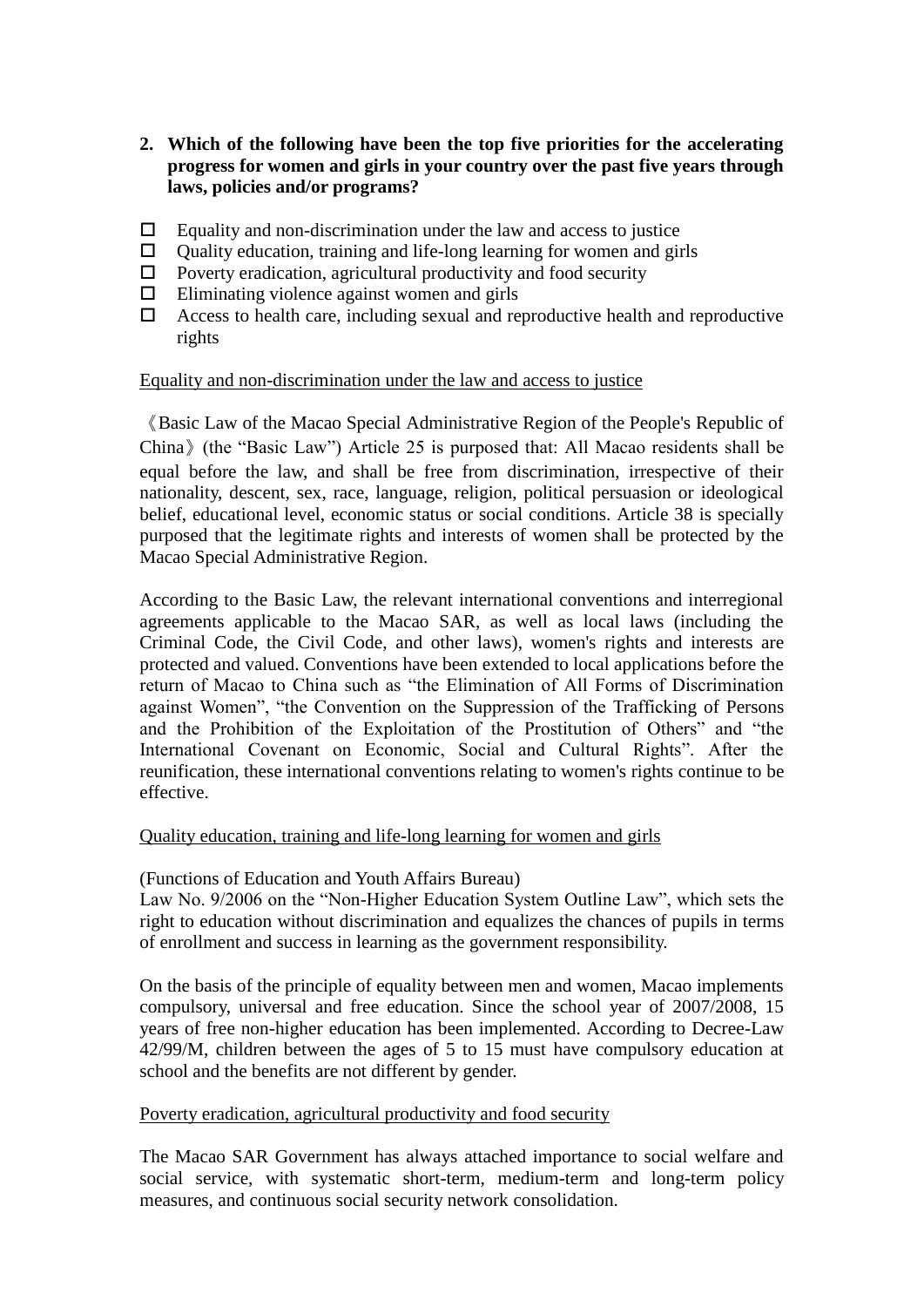According to 6/2007 Administrative Regulations "The System for Disbursing Assistance to Individuals and Family Groups in Economically Poor Situations" and No. 18/2003 the "Special Assistance Regulations for Vulnerable Households" endorsed by the Secretary for Social Affairs and Culture, the Social Welfare Bureau will provide social assistance to individuals or families who are in economic disadvantage due to social, health and other factors that require special assistance. Especially the elderly, the disabled, the chronically ill, and single-parent families. Also, through the "Social Harmony Plan", short-term food subsidy services and other subsidies will be provided to alleviate the stress of the vulnerable (including three types of vulnerable families - single parents, the disabled and the chronically ill). Eliminating violence against women and girls

The Domestic Violence Prevention and Correction Law entered into force on the  $5<sup>th</sup>$ of October 2016. The law establishes the normative framework in which public entities are involved in the event of domestic violence, the type of crime against domestic violence and the penal system, as well as measures to protect and assist victims.

Before the establishment of "Law on Preventing and Combating Domestic Violence", the SAR Government has drawn up a multi-pronged mechanism for combating domestic violence and introduced various service projects, including a 24-hour helpline for domestic violence and a 24-hour helpline of public departments/nongovernment organizations (hereinafter "NGO") respectively, and continues to optimize emergency shelter service, child protection service and perpetrator tutoring service.

In order to strengthen the protection of women and children, Law No. 8/2017 amends the Criminal Code to increase the involvement of public power in cases of sexual abuse of minors and introduce "sexual harassment" (Article 164-A) to criminalize harassment involving physical contact with sex.

### Access to health care, including sexual and reproductive health and reproductive rights

### (Functions of Health Bureau)

In 1986, the amended Decree No. 24/86/M established the rules for all Macao residents to obtain health care, namely free medical care. The benefits do not differ by gender. At present, all Macao residents can enjoy free primary health care. As for hospital medical services, Macao residents can enjoy a 30% medical fee reduction, and can also be referred to the Centro Hospitalar Conde de São Januário(CHCSJ) for free auxiliary examination through the health center; in addition, specific patients such as the elderly over 65, children, primary and secondary school students, maternal, mentally ill, infectious diseases and cancer, can enjoy free hospital medical services.

Starting from 2009, the SAR Government has introduced a subsidy for the "Medical Subsidy Scheme", and Macao residents can use it to choose a private medical institution for medical treatment.

The Macao SAR Government's medical system also provides special medical services to women, such as family planning projects and free primary health care services, as well as drugs and equipment for family planning. Family planning programs include routine health checks, gynecological care, Pap smear, guidance on genetic issues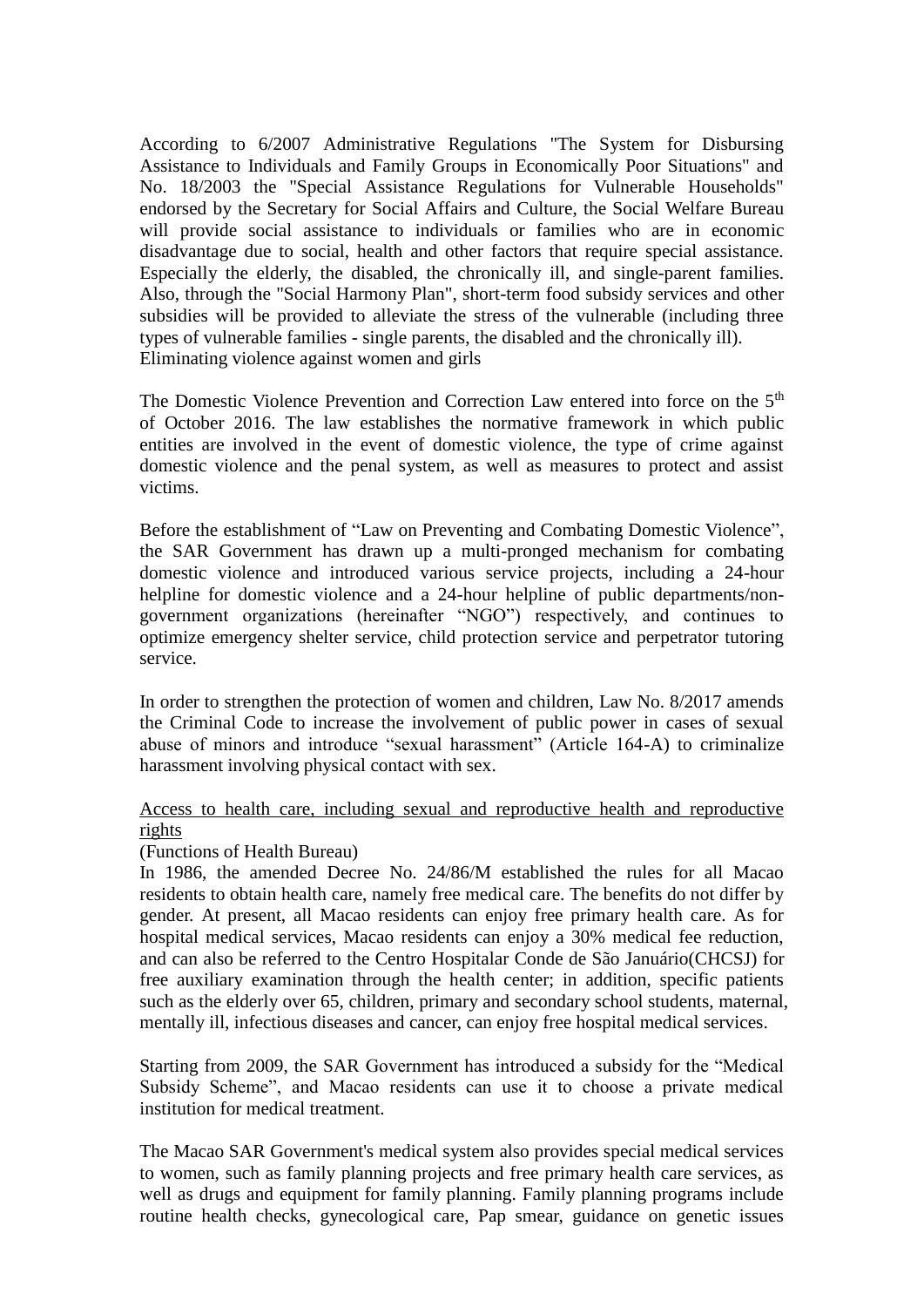between premarital and couples, pregnancy control methods, breastfeeding, infertility treatment, genetic disease and precaution of sexually transmitted diseases. Under the free health care policy, the Health Bureau also provides a health care plan for pregnant women, including general and specialized care services, as well as free medical services for inpatient hospitalization. The maternal mortality rate in Macao has been at a low level for more than 10 years (Note: There was one maternal death in 2016, the maternal mortality rate was 14 in a 100,000). The maternal mortality rate in 2017 was zero.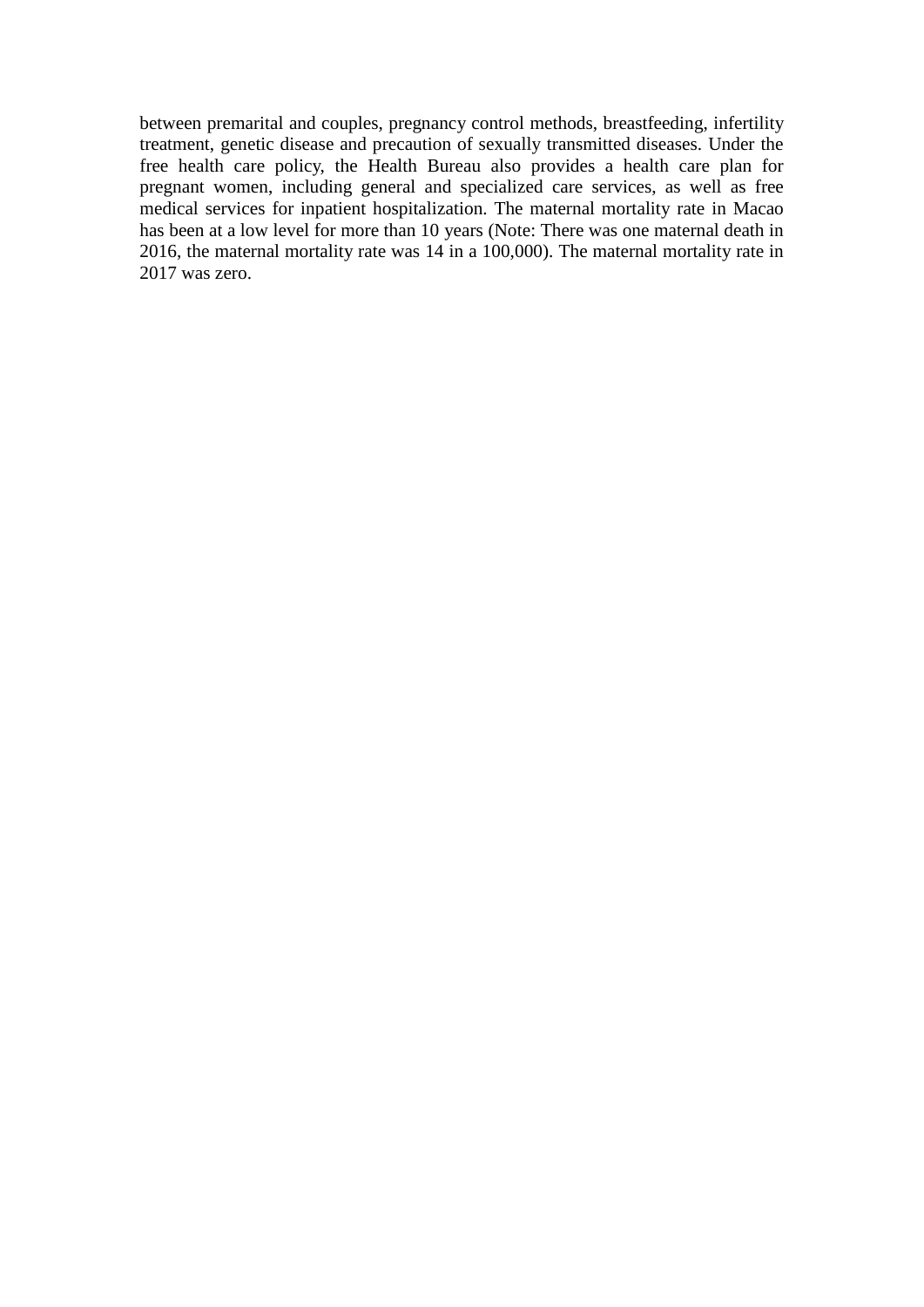- **3. Over the past five years, have you taken specific measures to prevent discrimination and promote the rights of women and girls who experience multiple and intersecting forms of discrimination?** 
	- $\square$  Women who live with disabilities
	- $\Box$  Older women

### Women live with disabilities

Act No. 33/99/M, "Prevention of Disability and the Rehabilitation and Integration of Persons with Disabilities" establishes the basis for policies to prevent disability, treatment, rehabilitation, participation and integration of persons with disabilities. The Macao SAR Government established the Rehabilitation Affairs Committee in 2008 to assist in conceiving, implementing, coordinating and monitoring the prevention of disability and social integration. In 2016, the "Ten-year Development Plan for Rehabilitation Services for 2016-2025" was launched to implement the established policies for preventing disability and supporting the rehabilitation and integration of people with disabilities, and an inter-departmental task unit was set up to coordinate and promote the implementation of relevant plans.

### Older women

The Macao SAR Government established the "Senior Citizen Affairs Committee" in 2007 to assist in researching, conceiving, implementing and monitoring the social policies of the elderly. In order to comprehensively address the opportunities and challenges brought about by the aging of the population, the SAR Government announced in 2016 the "Macao SAR Endowment Insurance Mechanism" and the "2016-2025 Seniors Service Decade Action Plan" and established the "Endowment Policy for Endowment Insurance Mechanism Unit" to promote the implementation of the policy objectives of Macao SAR pension security mechanism. In addition, in 2018, the "Law on the Protection of the Rights and Interests of the Elderly" was promulgated. Through the above-mentioned measures, actions and legislation, the rights and interests of elders of different genders can be guaranteed and maintained.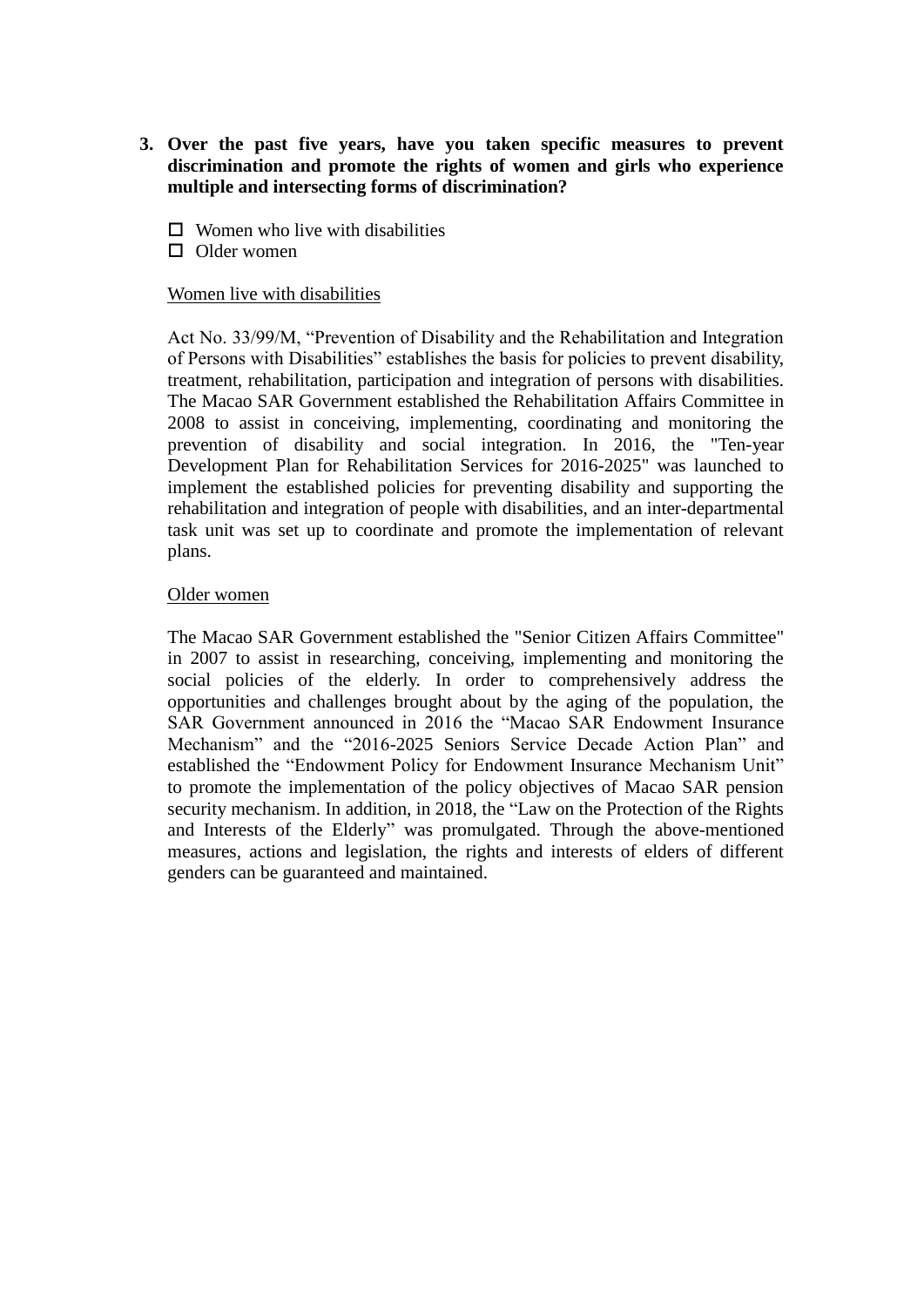**4. Has the increasing number of humanitarian crises-caused by conflict, extreme weather or other events-affected the implementation of the BPfA in your country?**

No.

- **5. Which of the following does your country consider to be the top five priorities for accelerating progress for women and girls in your country for the coming five years through laws, policies and programs?**
	- $\Box$  Equality and non-discrimination under the law and access to justice
	- $\Box$  Quality education, training and life-long learning for women and girls
	- $\Box$  Poverty eradication, agricultural productivity and food security
	- $\Box$  Eliminating violence against women and girls
	- $\square$  Access to health care, including sexual and reproductive health and reproductive rights

All Macao residents, regardless of their genders, are protected by the laws of the Macao Special Administrative Region (including the Basic Law, the Criminal Code, the Civil Code, the Prevention and Combating Domestic Violence Act, etc.).

The Macao SAR Government will continue to provide free medical services, 15 years of free education in accordance with the law, and provide financial and social services and assistance to the vulnerable people in Macao.

### **6. What actions has your country taken in the last five years to advance gender equality in relation to women's role in paid work employment? (Functions of the Labor Affairs Bureau)**

Article 6 of the "Labor Relations Law" of Law No. 7/2008 clearly establishes the principle of equal employment opportunities, and Article 10, paragraph 3, of Law No. 14/2009 on the "Civil Service Staff System", also specifies the principle of equality of candidates and the principle of equal opportunity for them.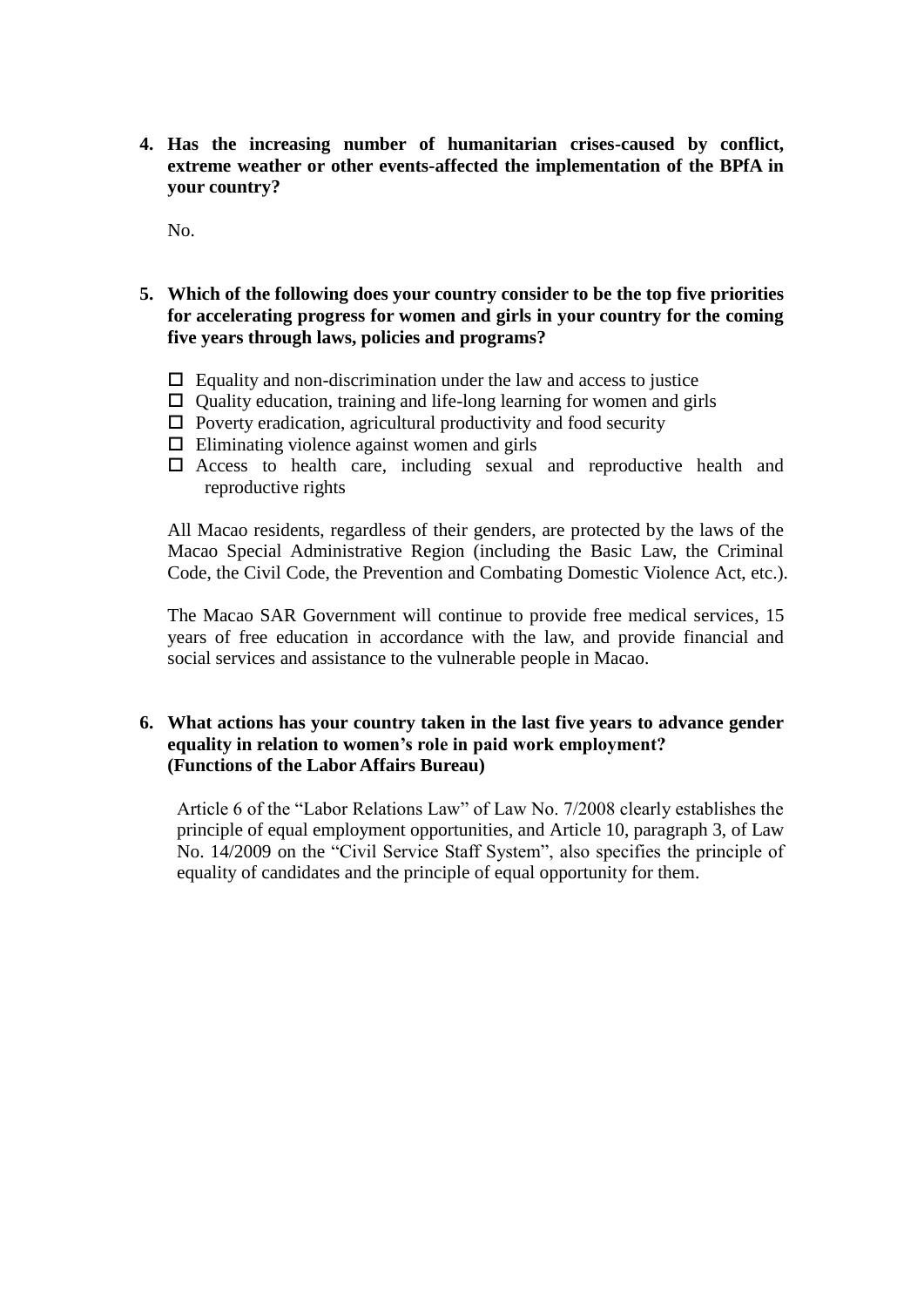- **7. What action has your country taken in the last five years to recognize, reduce and/or redistribute unpaid care and domestic work and promote work-family conciliation?**
	- $\Box$  Expanded childcare services or made existing services more affordable
	- $\Box$  Expand support for frail elderly persons and others needing intense forms of care
	- $\Box$  Introduced or strengthened maternity/paternity/parental leave or other types of family leave
	- $\Box$  Other

#### Expanded childcare services or made existing services more affordable

At present, there are 59 kindergartens in Macao with a total of about 11,000 positions, of which 20 are non-subsidized child care and 39 are funded by the Social Welfare Bureau. The number of children being cared for aged 2-3 is 100%, and the number of holders aged 0-3 is 55%. This shows that the number of children needed to be cared for in Macao is high, sharing the needs of parents who need to work during the day or those who cannot take care of children so that women can choose their career in a flexible way.

### Expand support for frail elderly persons and others needing intense forms of care

The Macao SAR Government has launched an elderly service for community care services and home care and support services to alleviate the pressure on local family caregivers. Regarding social protection for vulnerable women, the Social Welfare Bureau has subsidized NGOs to provide homes, institutions and other community support services to those who are in true need for a long term. Similarly, with the financial and technical support from the Social Welfare Bureau, NGOs provide home care services to people with disabilities or frail elders who lack family care.

### Introduced or strengthened maternity/paternity/parental leave or other types of family leave

### (Functions of Labor Affairs Bureau)

According to the Law No.7/2008 《Labor Relations Law》, the welfare of female employees during pregnancy. According to the Law, a female employee is entitled to, for reason of childbirth, 56 days of maternity leave without any effect on her remuneration and employment; Of the 56 days of maternity leave, 49 days must be taken immediately after the confinement, and the days left may be taken consecutively or separately, before or after the confinement, at the discretion of the female employee; the female employee shall not be instructed to perform work incompatible with her physical condition during pregnancy and within three months after confinement.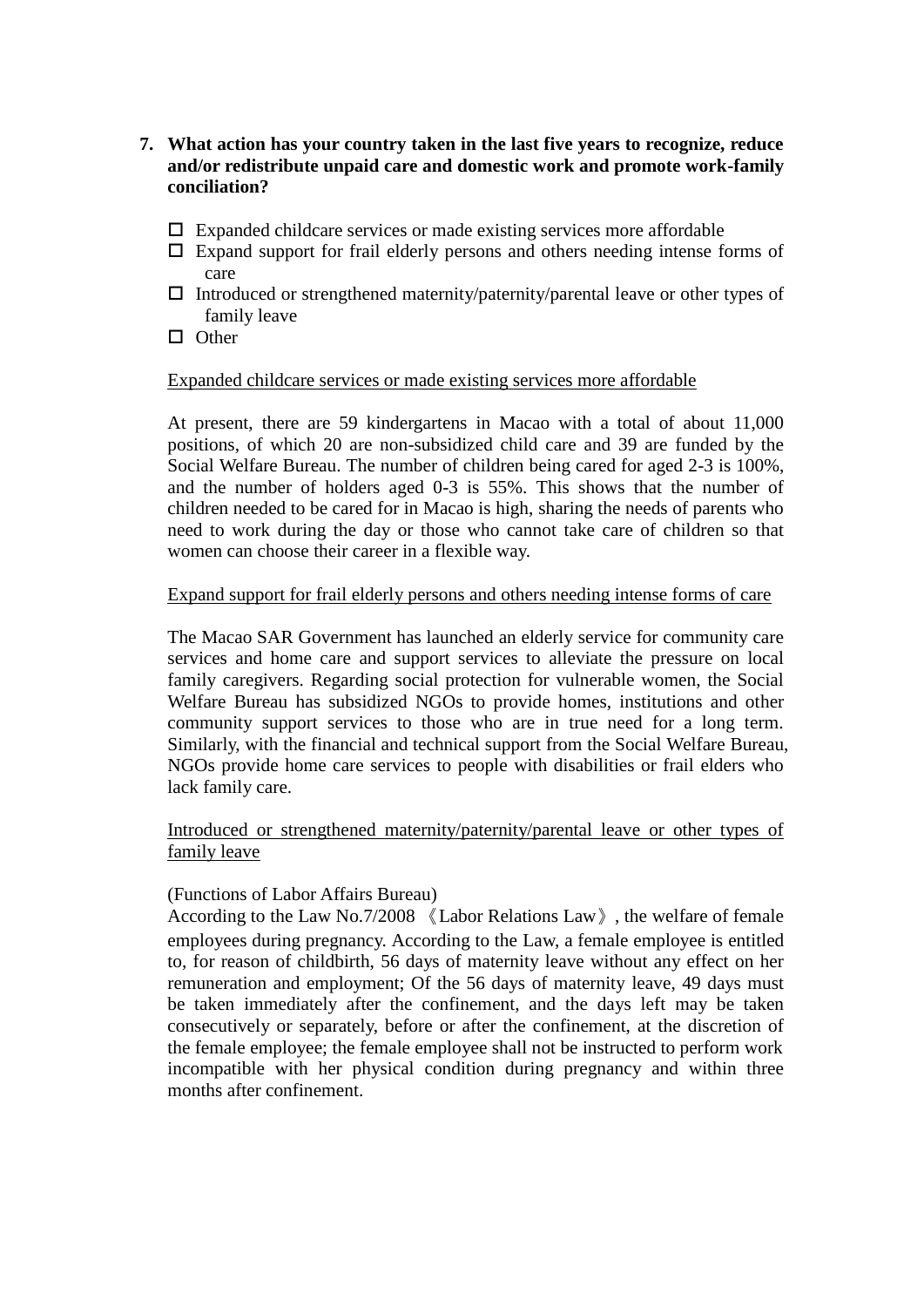#### **Other**

### (Functions of Social Security Fund)

Since 2011, social security coverage has covered all Macao residents, allowing them to receive basic retirement protection. Macao residents (including those who do housework) who meet the legal requirements can make contributions to the Social Security Fund. The SAR Government grants pensions, disability pensions, unemployment benefits, funeral allowances, marriage allowances, birth allowances, and compensation for respiratory system and occupational diseases to eligible beneficiaries to provide basic social security, especially endowment insurance, to improve residents' quality of life.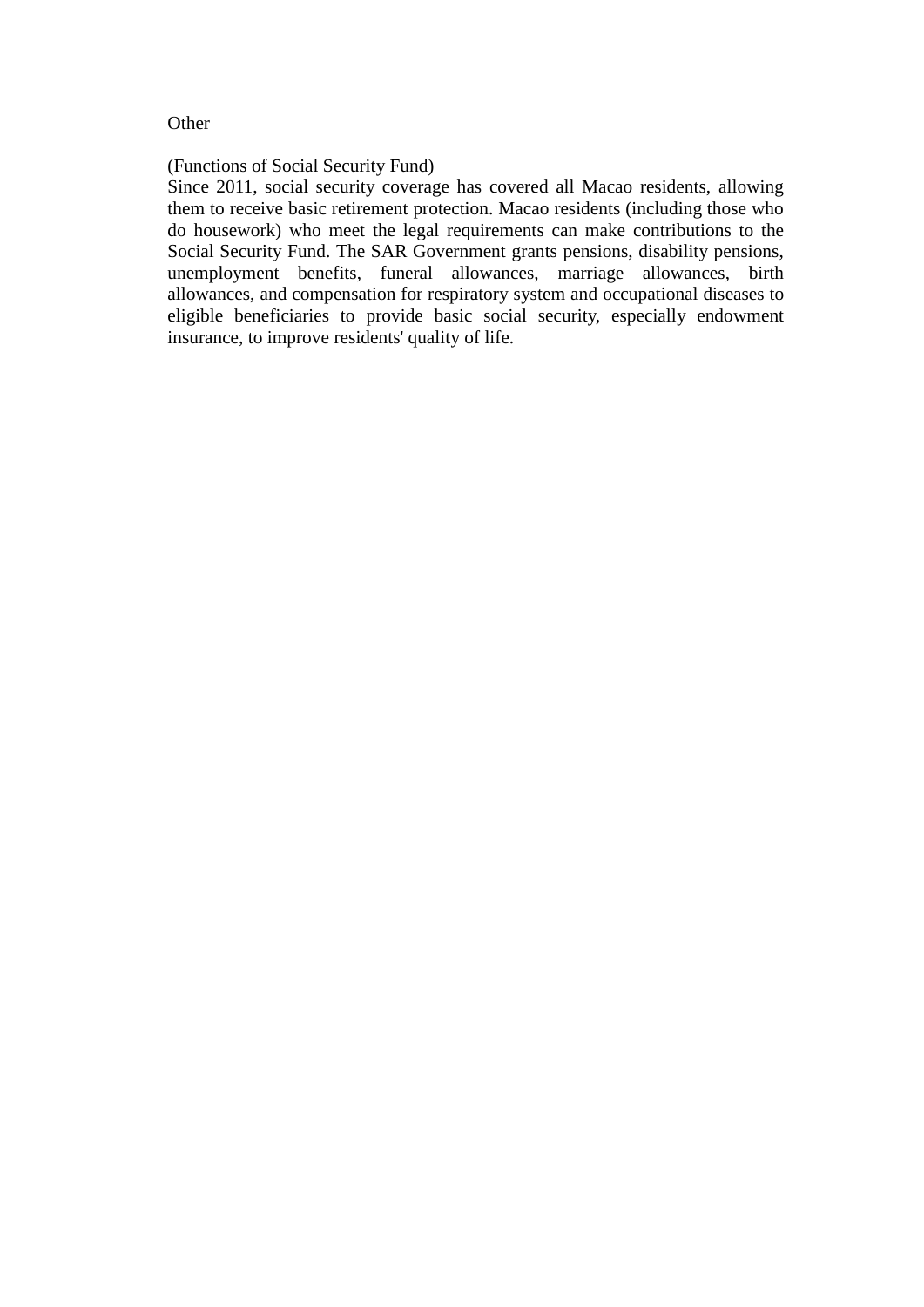**8. Has your country introduced austerity/fiscal consolidation measures, such as cuts in public expenditure or public sector downsizing, over the past five years?**

No.

### **9. What actions has your country taken in the last five years to reduce/eradicated poverty among women and girls?**

 $\Box$  Introduced or strengthened social protection programs for women and girls  $\Box$  Introduced/strengthened low-cost legal services for women living in poverty

#### Introduced or strengthened social protection programs for women and girls

Through various assistance projects, the Macao SAR Government provides care and support to individuals and families whose lives are in distress or have difficulties adapting due to social changes. It continuously optimizes various support measures, rationally allocates social resources, expands appropriate services, and builds a harmonious society.

### Introduced/strengthened low-cost legal services for women living in poverty

### (Functions of Legal Aid Commission)

Legal aid system aims to ensure that all persons who meet the legal requirement but have insufficient financial capacity can assert or defend their rights and interests protected in law through juridical litigation. In accordance with the provisions of Law no. 13/2012 "Legal Aid System", the Legal Aid Commission is the authority to approve legal aid and make decision on other related matters.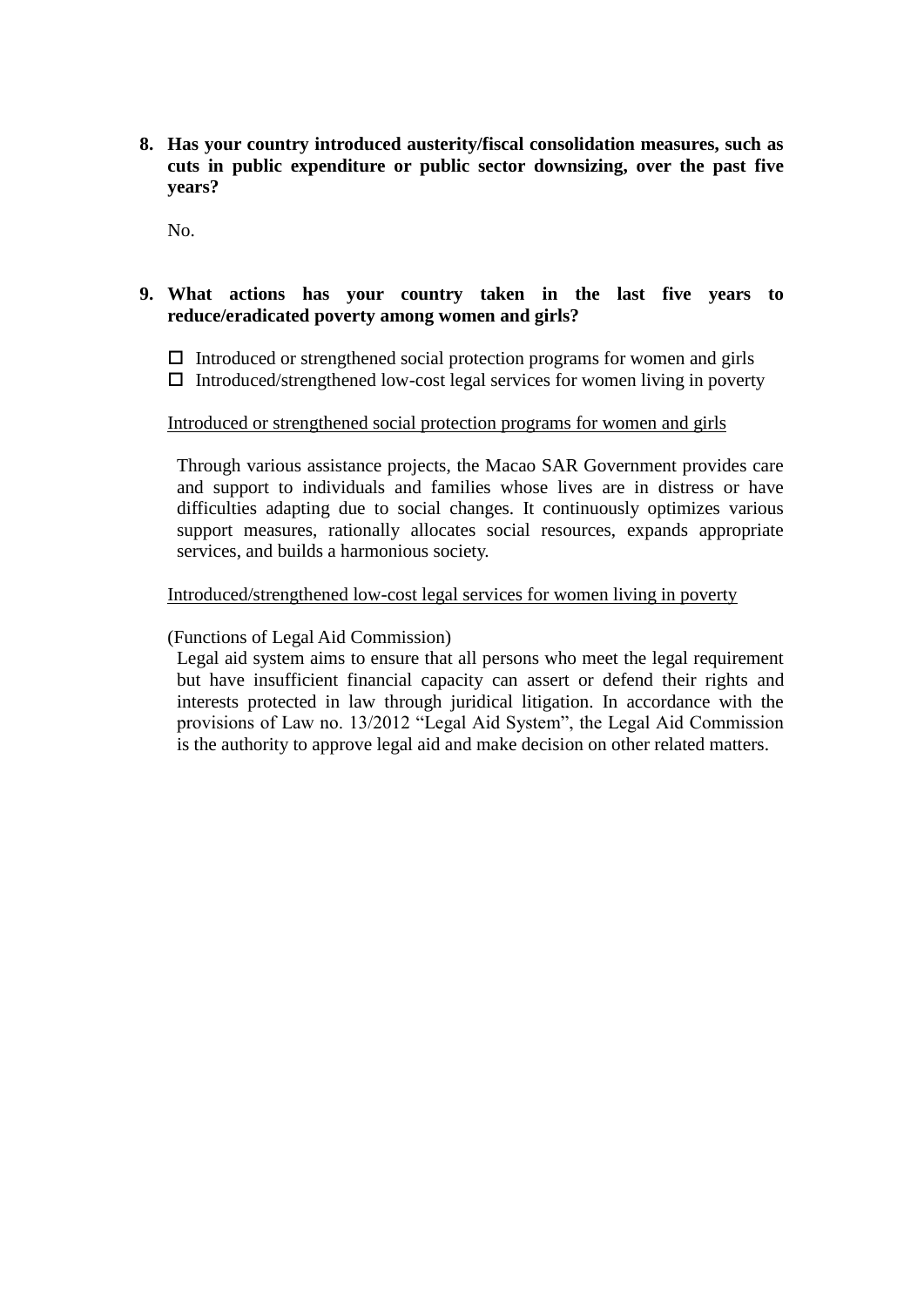### **10. What actions has your country taken in the last five years to improve access to social protection for women and girls?**

 $\Box$  Introduced or strengthened social protection for unemployed women

(Functions of the Labor Affairs Bureau)

Regarding gender equality in employment, Act No. 52/95/M, "Equal Opportunities and Equal Treatment Act" and Law 4/98/M, "Legal Framework for Employment and Labor Rights", remain in force. "The Labor Relations Law" stipulates that all Macao residents have equal employment opportunities without discrimination. No employee or job seeker may, without reasonable excuse, be harmed, denied of any rights, or exempted from any obligation due to nationality, skin color, gender, sexual orientation, age, marital status, or ideological beliefs.

In Macao SAR, women enjoy the same rights as men in economic and cultural life, especially the right to receive family allowances, the right to obtain bank loans, mortgages and other forms of financial credit. It is the same for participation in all aspects of recreational activities, sport and cultural life.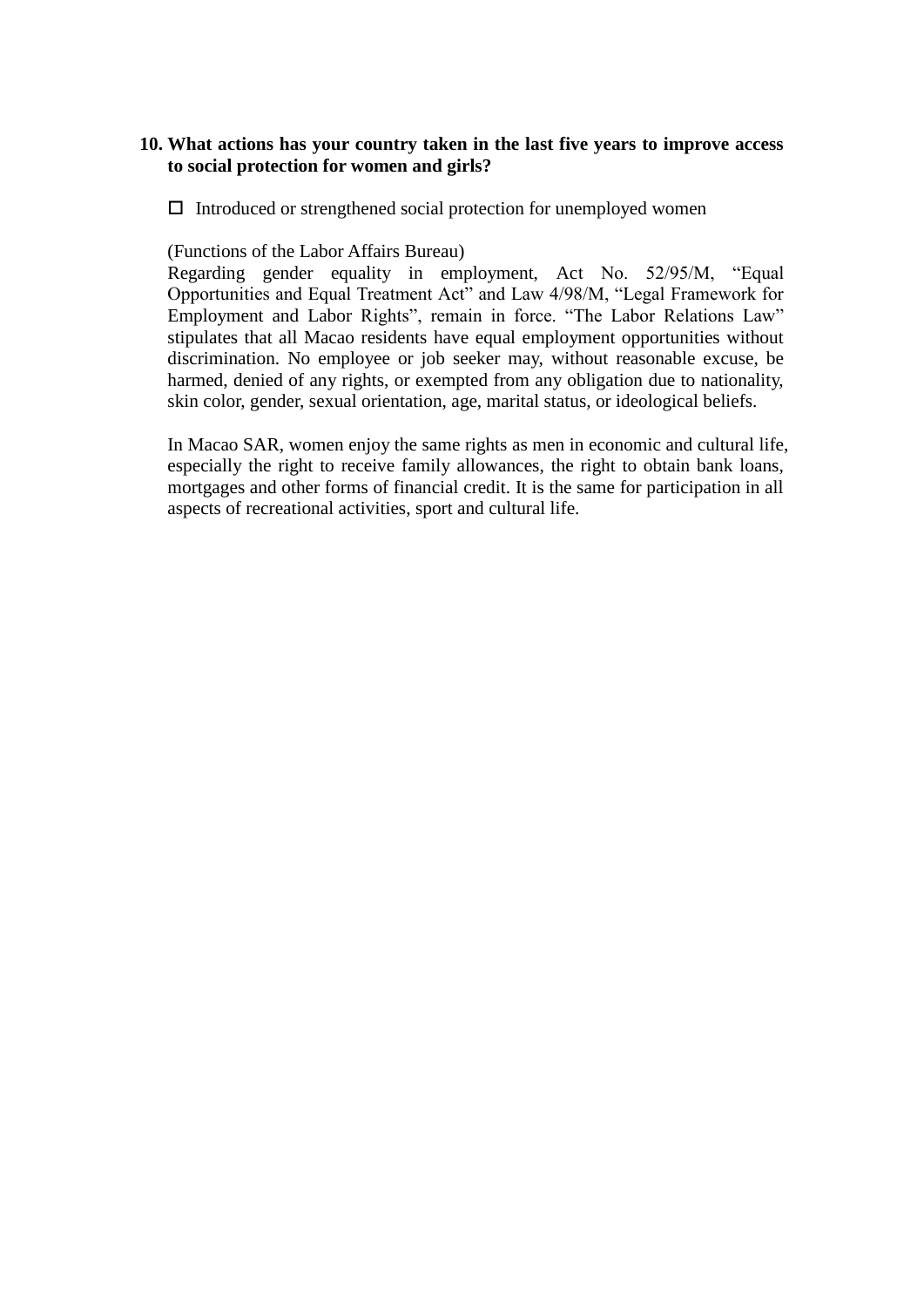### **11. What actions has your country taken in the last five years to improve health outcomes for women and girls in your country?**

- $\square$  Promoted women's access to health services through expansion of universal health coverage or public health services
- $\Box$  Provided refugee women and girls as well as women and girls in humanitarian settings with access to sexual and reproductive health services

### Promoted women's access to health services through expansion of universal health coverage or public health services

#### (Functions of Health Bureau)

Act No. 24/86/M, as amended, sets out the rules for all Macao residents to obtain health care.

The Macao SAR government's medical system also provides special medical services to women, such as family planning projects and free primary health care services, as well as drugs and equipment for family planning. Family planning programs include routine health checks, gynecological care, Pap smear, guidance on genetic issues between premarital and couples, pregnancy control methods, breastfeeding, infertility treatment, genetic disease and prevention of sexually transmitted diseases.

Provided refugee women and girls as well as women and girls in humanitarian settings with access to sexual and reproductive health services

The Social Welfare Bureau provides basic living such as meals, accommodation and financial assistance to individuals or families who are refugees or seeking refugee status, as well as other special support services such as counselling services, referral to medical services, assistance to minors in school, etc. in accordance with Law No. 1/2004 "Recognition and Loss of Refugee Status System".

The Government of the Macao Special Administrative Region is committed to combating violence against women and girls. The Social Welfare Bureau (SWB) plays a supportive role in helping victims of human trafficking. To combat human trafficking and protect the rights and interests of the victims, where law permits, the SWB renders assistance and shelter to the victims until all procedures are completed and the victims are escorted back to their original places.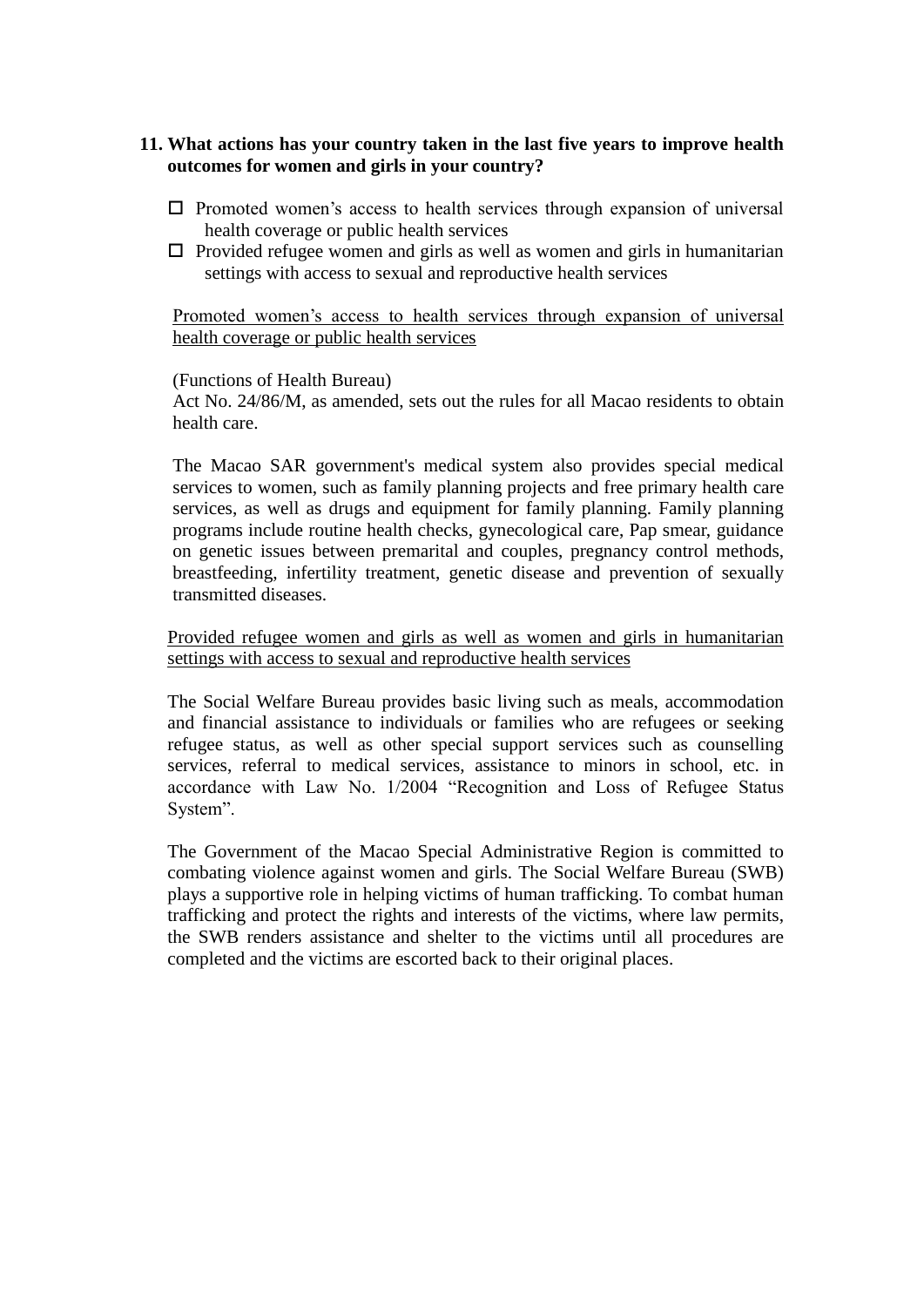### **12. What actions has your country taken in the last five years to improve education outcomes and skills for women and girls?**

 $\Box$  Promoted safe, harassment-free and inclusive educational environments for women and girls.

(Functions of the Legal Affairs Bureau and Higher Education Bureau)

Law No. 8/2017, "Modification of the Criminal Code" introduces "Sexual Harassment" (Article 164-A), which is established in the form of a semi-public crime and criminalizes "indecent acts" involving physical contact and harassment of others.

In the prevention and treatment of sexual harassment in institutions of higher learning, the "Macao Higher Education Gender Equality Promotion Committee" has set the "Gender Equality and Prevention of Sexual Harassment Policy Framework" and the "Macau Universities to Handle Sexual Harassment Complaint Procedure Framework" in 2015 and 2016 respectively.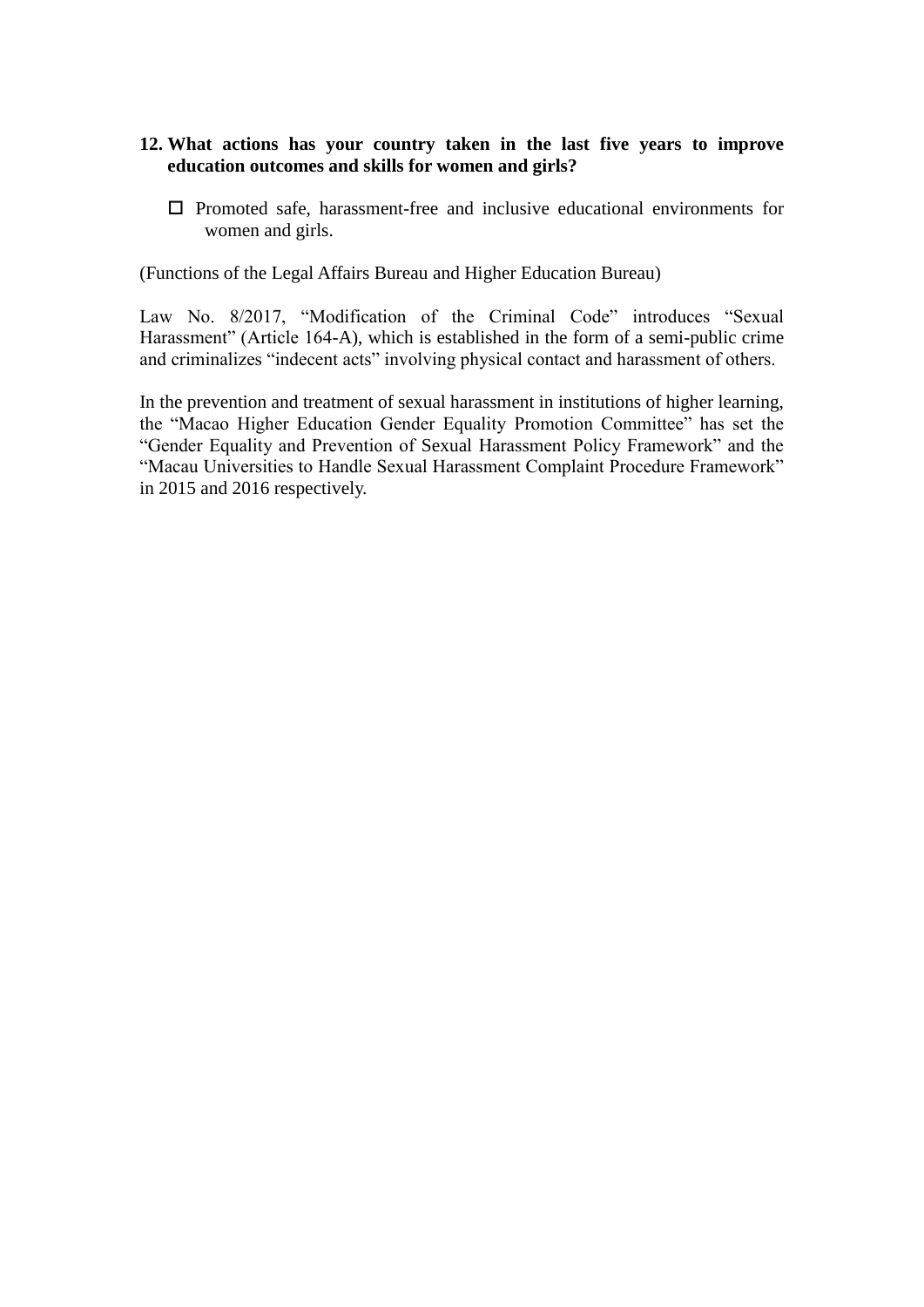### **13. In the last five years, which forms of violence against women and girls, and in which specific contexts or settings, have you prioritized for action?**

- $\Box$  Intimate partner violence/domestic violence, including sexual violence and marital rape
- $\Box$  Trafficking in women and girls

### Intimate partner violence/domestic violence, including sexual violence and marital rape

In October 2016, the Government of the Macao Special Administrative Region set up a communication mechanism for suspected domestic violence; immediately responds to the family crisis cases within emergency deals, provides counseling, medical service, shelter and accommodation, and legal advisory services, etc, for the persons in need. Also, if the perpetrator requests, counseling service are provided to help the perpetrator restrain from committing violence again.

### Trafficking in women and girls

Since July 2008, where law requests and permits, the SWB has been working closely to combat human trafficking and assist the victims, including accommodation, medical referral, financial aid (covering living expenses, transportation expenses of the return trip and certificate-making fees), individual case counseling, detoxification treatment, legal advisory services, and skills training, etc, the related services are not varied by genders. Meanwhile, related announcements are widely promoted to increase people's awareness on prevention and against human trafficking.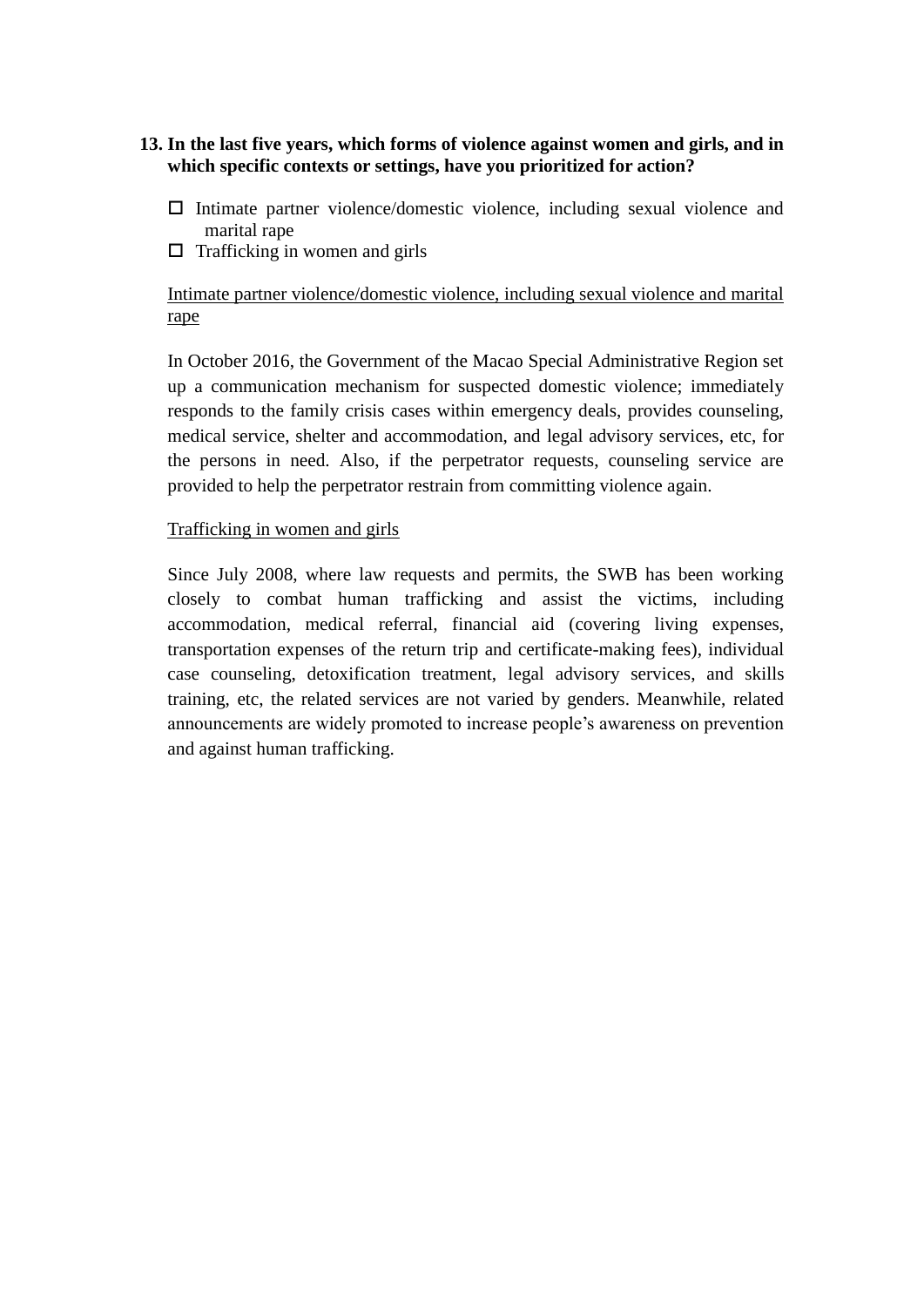### **14. What actions has your country prioritized in the last five years to address violence against women and girls?**

- Introduced or strengthened violence against women laws, and their enforcement and implementation
- $\Box$  Introduced or strengthened services for survivors of violence
- $\Box$  Introduced or strengthened strategies to prevent violence against women and girls

Sex discrimination is prohibited in the Macao SAR, which Article 25 of the Basic Law has clearly stated. Article 38 specifically mentions that the legitimate rights and interests of women are protected by the Macao SAR. According to the Law on "Prevention and Combating Domestic Violence", which came into effect on October 5, 2016, violence against family members (including women and girls) constitutes a crime of domestic violence.

For families experiencing violence, professionals from the Macao SAR Government will intervene to provide support and coordinate other relevant departments, including police units, to provide immediate protection measures. Services for victims of domestic violence include temporary resettlement, emergency financial assistance, emergency judicial assistance, free health care services, assistance to school or employment, personal and family counselling, provision of legal information and counselling services, and the need to ensure their safety and stability and all the other protection and assistance measures.

The Social Welfare Bureau publicises the Law on "Prevention and Combating Domestic Violence" through various channels every year to promote information on prevention and treatment of domestic violence, help and services. It also organizes various types of happy families and community activities of zero-tolerance series of domestic violence to promote the public's awareness of preventing domestic violence.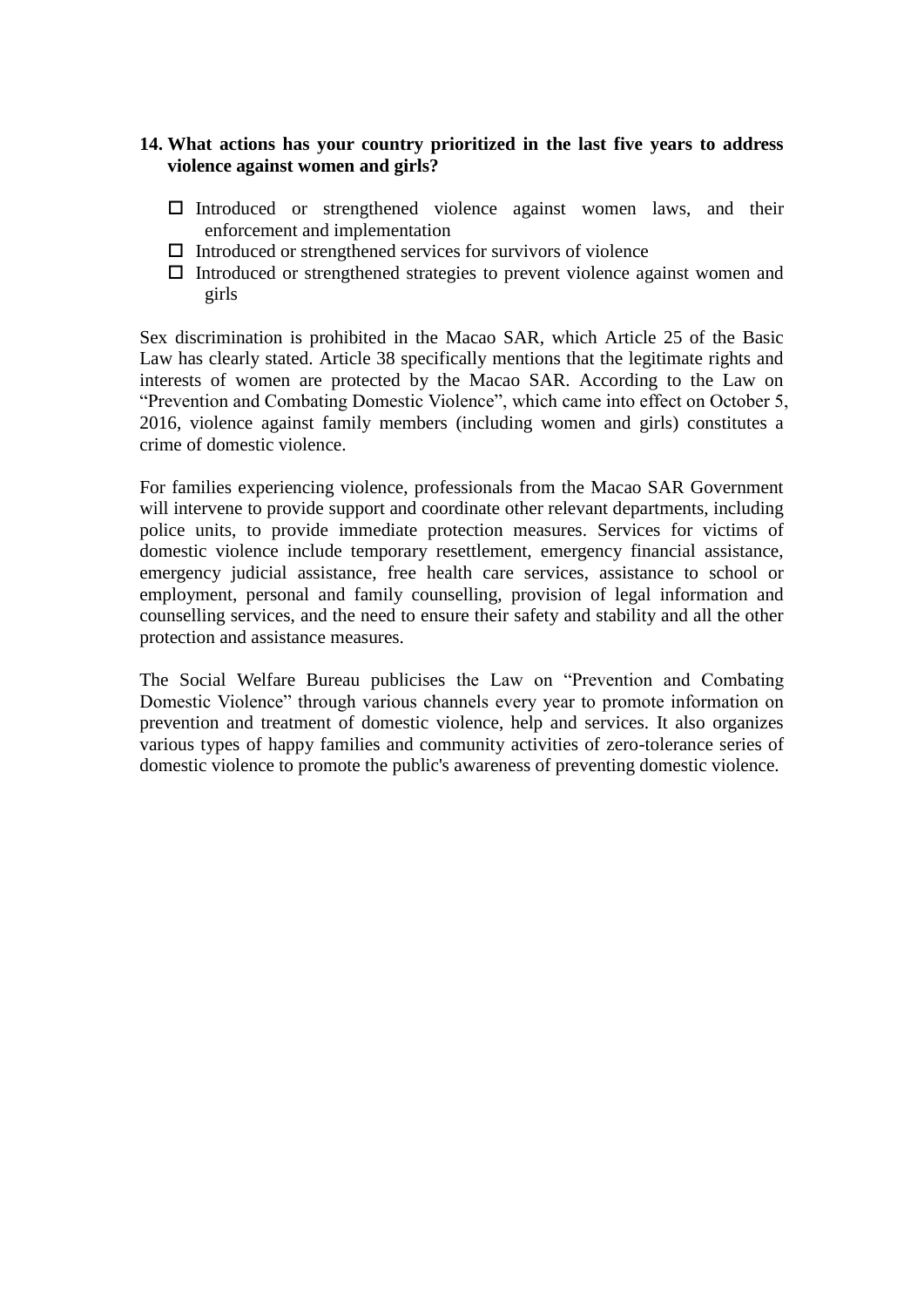### **15. What strategies has your country used in the last five years to prevent violence against women and girls?**

- $\Box$  Public awareness raising and changing of attitudes and behaviors
- $\Box$  Work in primary and secondary education, including comprehensive sexuality education

The Macao SAR Government has been paying attention to the prevention and combating of domestic violence. It has been holding various training courses for a long time, covering legal, social work and psychology. Participants are mainly social workers and psychological counselors. The education sector provides sex education in early childhood to high school education to help children and adolescents establish a sense of maintaining their own autonomy. They also understand that the two sexes should respect each other in the development of friendship and learn to prevent sexual harassment and sexual assault while respecting the body of others.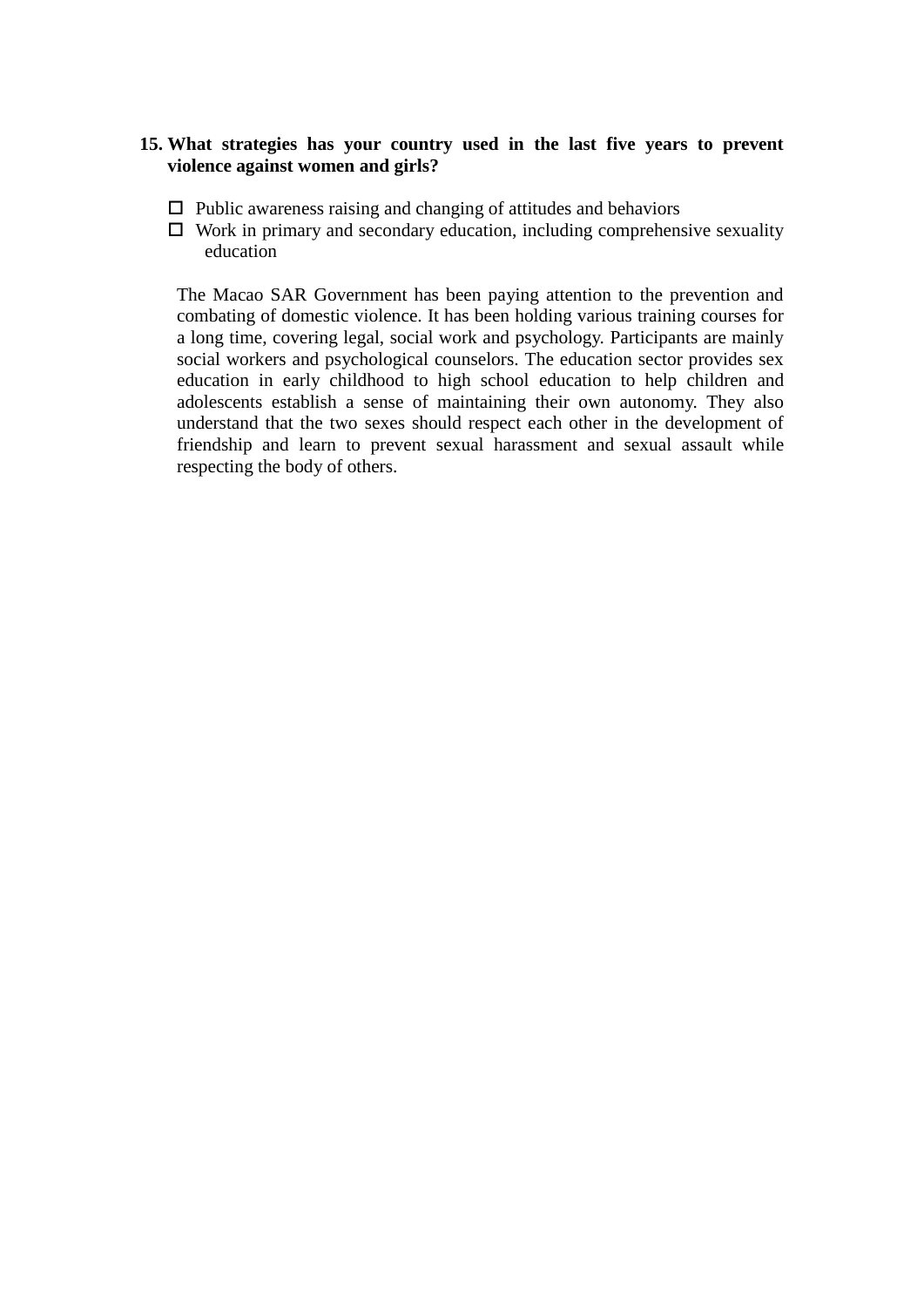- **16. What actions has your country taken in the last five years to prevent and respond to violence against women and girls facilitated by technology (online sexual harassment, online stalking, non-consensual sharing of intimate images)?**
	- $\Box$  Introduced or strengthened legislation and regulatory provisions
	- $\Box$  Implemented awareness raising initiatives targeting the general public and young women and men in educational settings

(We have no related materials.)

### **17. What actions has your country taken in the last five years to address the portrayal of women and girls, discrimination and/ or gender bias in the media?**

- $\Box$  Introduced binding regulation for the media, including for advertising
- $\square$  Support the media industry to develop voluntary codes of conduct
- $\Box$  Promoted the participation and leadership of women in the media
- In 2018, the Women and Children Affairs Committee proposed a program of "Macao Women Development Goals" to Macao SAR Government — the program aimed to raise women's situation, promote gender equality and protect female rights. The program worked out eight work priorities, namely, gender mainstreaming, women presence in decision-making, education and training, health care, social welfare, safety and law, economy, media and culture, along with 21 key policy goals and 79 execution measures. Among them, media and culture purposed to promote women participation in media and culture areas, in promotion of specific policies, enhance the genders-equal opportunities and participations in all areas of media and culture. Urge the media to establish selfregulatory mechanisms to promote gender equality continuously

### **18. Has your country taken any action in the last five years specifically tailored to address violence against specific groups of women facing multiple forms of discrimination?**

(We have no related materials.)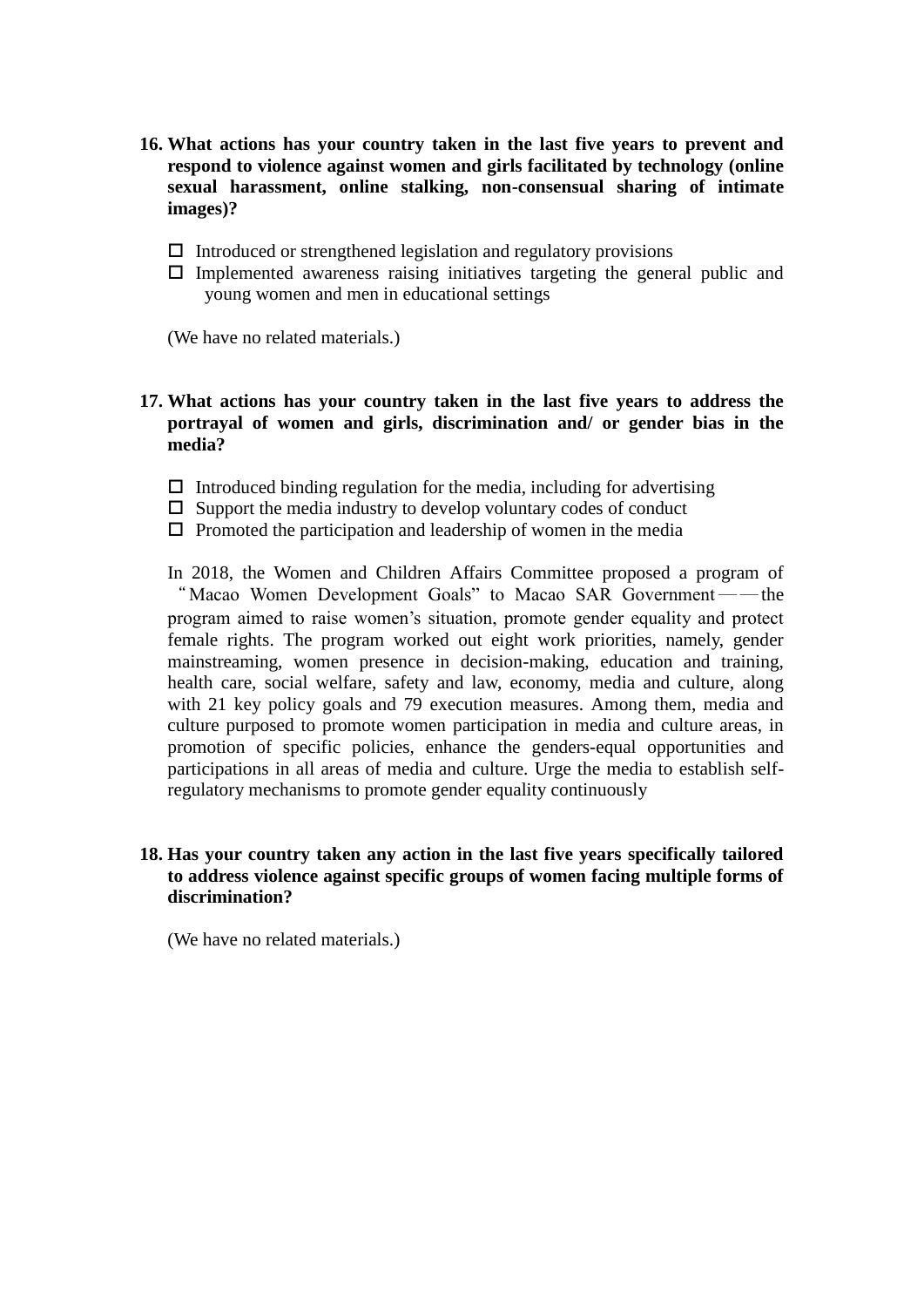### **19. What actions and measures has your country taken in the last five year to promote women's participation in public life and decision-making?**

- $\Box$  Encouraged the participation of minority and young women, including through sensitization and mentor-ship programs
- $\Box$  Collected and analyzed data on women's political participation, including in appointed and elected positions

### Encouraged the participation of minority and young women, including through sensitisation and mentor-ship programmes

Regarding the training of young women in political participation, many social organizations will hold various trainings, among which the more representative one is the "Women's Core Members Training Course", co-organized by the China Women's Federation and the Macao Women's Organization, and the Central People's Government's Liaison Office in Macao SAR. The training will help in improving women's quality and professional knowledge, as well as nourishing women to understand public affairs.

### Collected and analyzed data on women's political participation, including in appointed and elected positions

Women and Children's Affairs Committee launched the "Macau Women's Data Database" in July 2015 to collect official data on women's information in various sectors of the SAR government (including women and population, family, health, education, economic and social security, violence, political participation and media transmission). In addition, the Macao SAR Government and the Women and Children's Affairs Committee have continued to conduct research on women's issues in Macao. In recent years, data on domestic violence have been regularly published. All these factors will help the public to understand the development of women.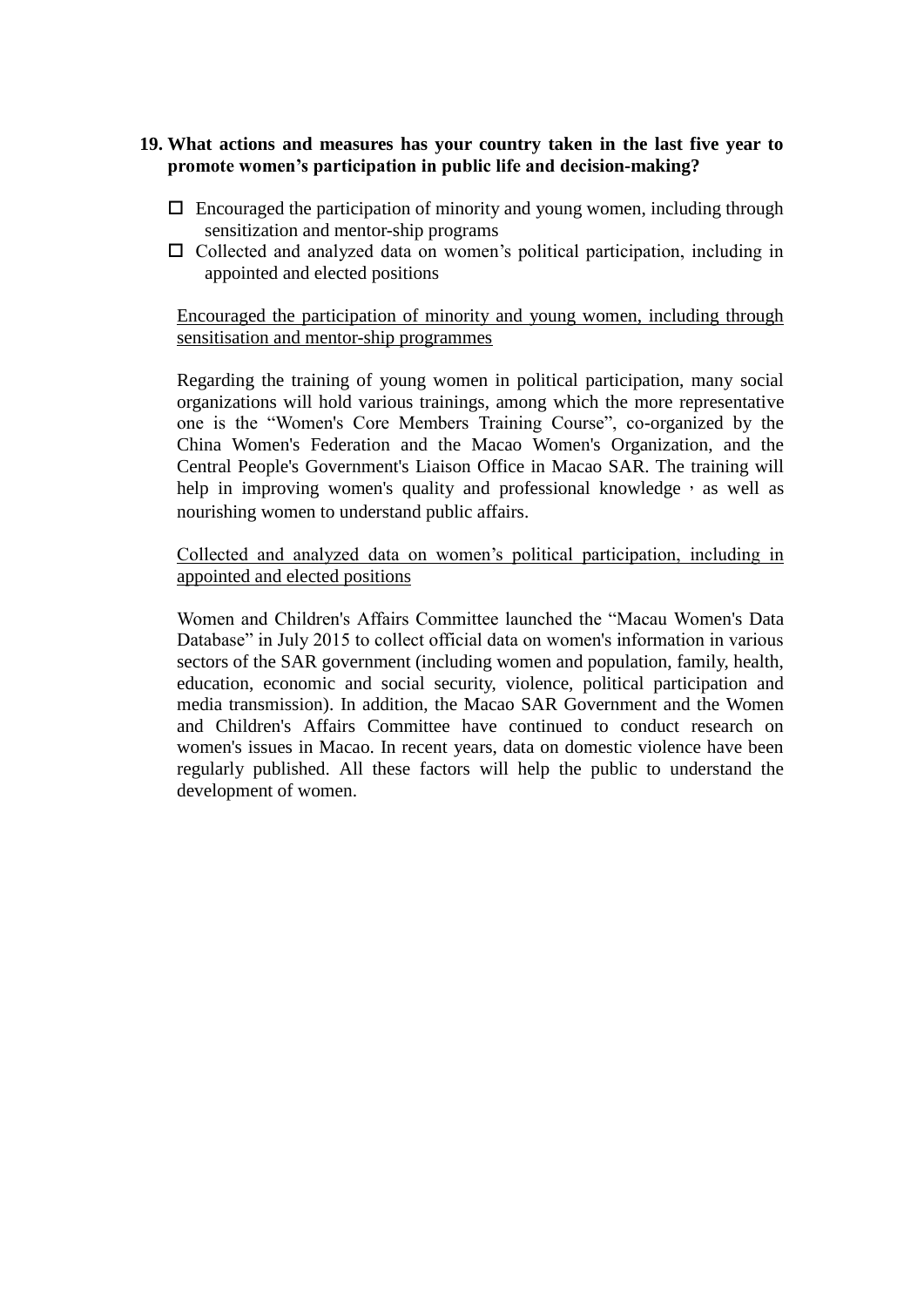- **20. What actions has your country taken in the last five years to increase women's access to expression and participation in decision-making in the media, including through information and communication technologies (ICT)?**
	- $\square$  Strengthened the provision of formal and Technical Vocational Education and Training (TVET) in media and ICTs, including in areas of management and leadership
	- $\Box$  Take measures to enhance access, affordability and use of ICTs for women and girls (e.g. free Wi-Fi hubs, community technology centers)

Strengthened the provision of formal and technical vocational education and training (TVET) in media and ICTs, including in areas of management and leadership

(Functions of Education and Youth Affairs Bureau)

To encourage and support Macao residents' lifelong learning, to continuously enhance their personal qualities and skills, and to promote the sustainable development of the society, the Macao SAR Government has launched the "Continuing Education Development Plan" since 2011 to encourage residents to participate in continuing education, especially through participation in vocational training and achieving certifications to enhance personal literacy and skills. The relevant subsidy program is not differentiated by gender.

Take measures to enhance access, affordability and use of ICTs for women and girls (e.g. free Wi-Fi hubs, community technology centers)

(Functions of Post and Telecommunications Bureau)

The data shows that in 2017, the Internet access rate in Macao was 83.2%, and the Internet access rate for men and women was 83.2% and 83.1% respectively. In order to make it easier for Macao residents and visitors to enjoy free Wi-Fi service, the Macao SAR Government promotes free Wi-Fi service at "FreeWiFi.MO" in different locations in Macau and continues to expand the coverage of free Wi-Fi. In addition, telecommunications companies have launched the "Wi-Fi Bus + Internet" service, allowing passengers to enjoy free 30-minute wireless broadband service on the bus.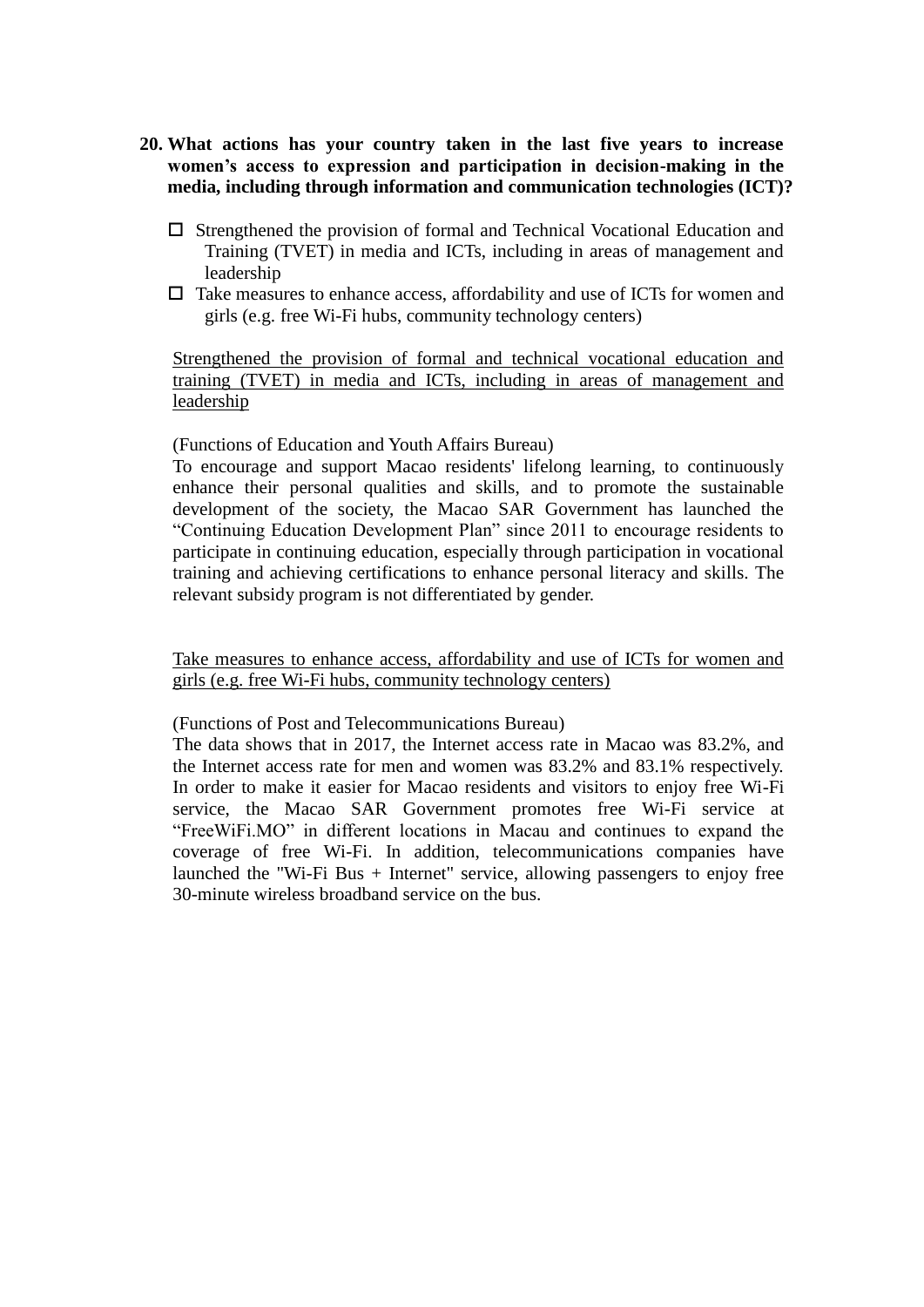**21. Do you track the proportion of national budget that is invested in the promotion of gender equality and the empowerment of women (genderresponsive budgeting)?**

No

**22. As a donor country, does your country track the proportion of official development assistance (ODA) that is invested in the promotion of gender equality and the empowerment of women (gender-responsive budgeting)?**

No

### **23. Does your country have a valid national strategy or action plan for gender equality?**

Yes. In 2018, the Women and Children Affairs Committee proposed a program of "Macao Women Development Goals" to Macao SAR Government---- the program aimed to raise women's situation, promote gender equality and protect female rights. The program worked out eight work priorities, namely, gender mainstreaming, women presence in decision-making, education and training, health care, social welfare, safety and law, economy, media and culture, along with 21 key policy goals and 79 execution measures.

**24. Does your country have an action plan and timeline for implementation of the recommendations of the Committee on the Elimination of Discrimination against Women (if a State party), or of the recommendations of the Universal Periodic Review or other United Nations human rights mechanisms that address gender inequality/ discrimination against women?**

No

**25. Is there a national human rights institution in your country?**

No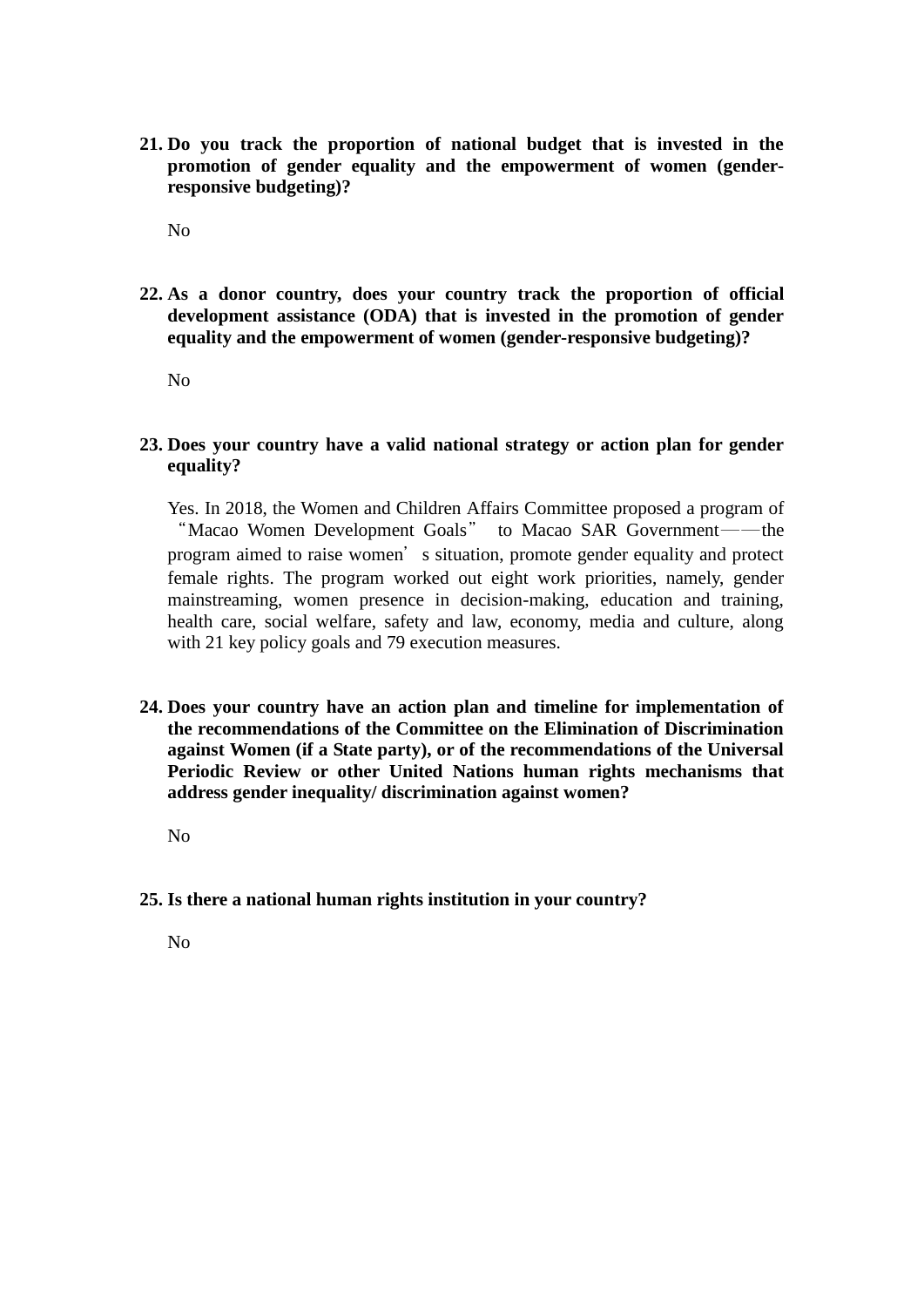- **26. What actions has your country taken in the last five years to build and sustain peace, promote peaceful and inclusive societies for sustainable development and implement the women, peace and security agenda?**
- Adopted and/or implemented a National Action Plan on women, peace and security

In 2018, the Women and Children Affairs Committee proposed a program of "Macao Women Development Goals" to Macao SAR Government——the program aimed to raise women's situation, promote gender equality and protect female rights. The program worked out eight work priorities, namely, gender mainstreaming, women presence in decision-making, education and training, health care, social welfare, safety and law, economy, media and culture, along with 21 key policy goals and 79 execution measures.

**27. What actions has your country taken in the last five years to increase the leadership, representation and participation of women in conflict prevention, resolution, peacebuilding, humanitarian action and crisis response, at decision-making levels in situations of armed and other conflicts, and in fragile or crisis settings?**

In the past 50 years, there was no war or conflict in Macao.

**28. What actions has your country taken in the last five years to enhance judicial and non-judicial accountability for violations of international humanitarian law and violations of the human rights of women and girls in situations of armed and other conflicts or humanitarian action and crisis response?**

(We have no related materials)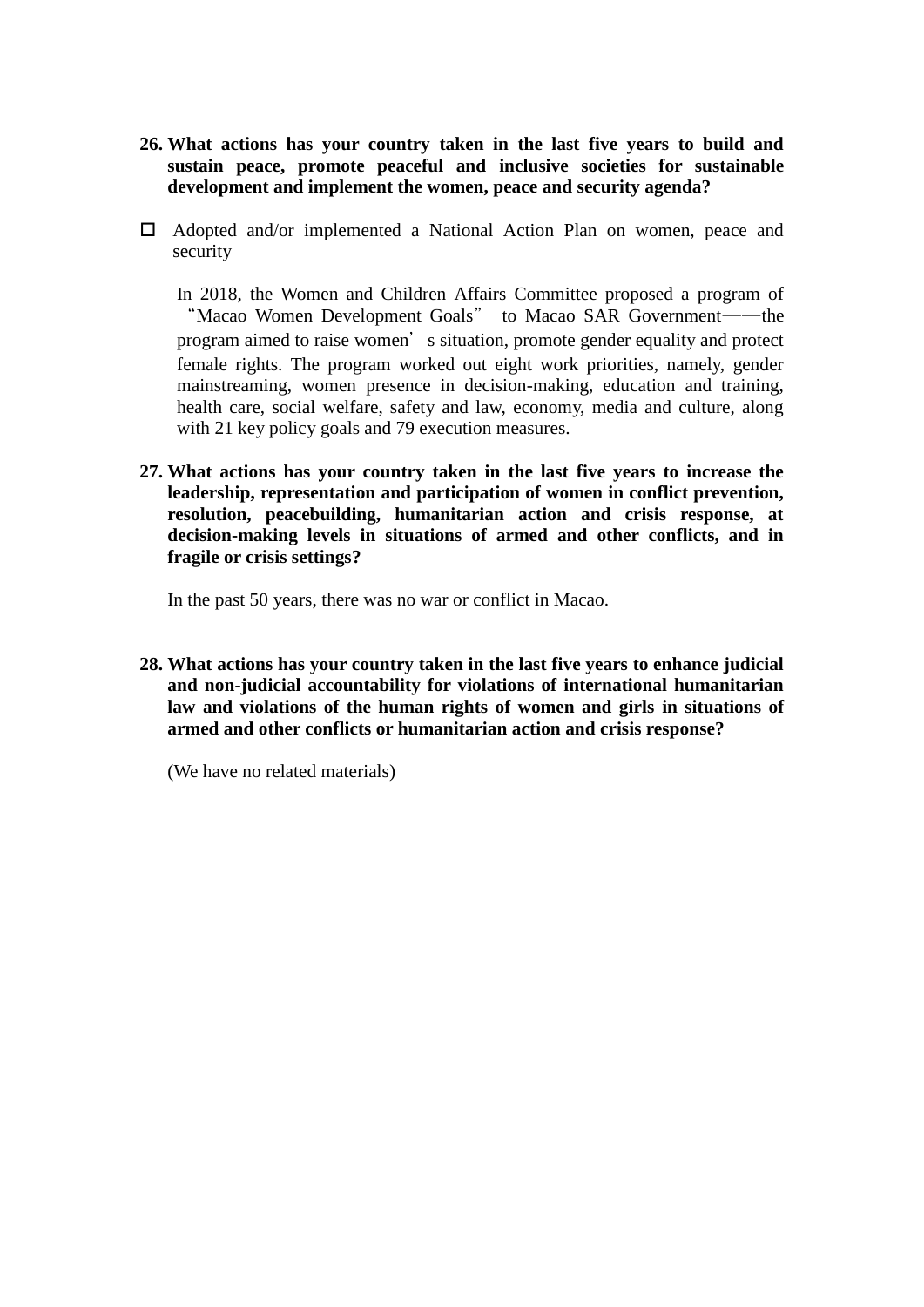### **29. What actions has your country taken in the last five years to eliminate discrimination against and violations of the rights of the girl child?**

- $\Box$  Strengthened girls' access to quality education, skill development and training
- $\Box$  Implemented policies and programs to reduce and eradicate child, early and forced marriage

Strengthened girls' access to quality education, skill development and training (Functions of Education and Youth Affairs Bureau)

Law No. 9/2006 on the "Non-Higher Education System Outline Law" establishes a legal framework for non-higher education systems, which clarifies equal access to education without discrimination and equal opportunities for pupils to enroll and learn successfully as government responsibility and establishes the general principles of the education system.

On the basis of the principle of equality between men and women, Macao implements compulsory, universal and free education. Since the school year of 2007/2008, 15 years of free non-higher education has been implemented, including formal education (children, primary and secondary education) and continuing education.

Implemented policies and programs to reduce and eradicate child, early and forced marriage (Functions of the Legal Affairs Bureau)

According to the provisions of the Macao Civil Code, an adult who is at least 18 years of age can be married in accordance with the law. Minors who are under the age of 16 and under the age of 18 must be approved by the parent or guardian or approved by the court. The marriage depends on the wishes of both parties, and the meaning and marriage behavior made when in confusion is revocable. Under the law, there is no social problem causing by child marriage or forced marriage in Macao.

### **30. What actions has your country taken in the last five years to integrate gender perspectives and concerns into environmental policies?**

(Function of Environmental Protection Bureau)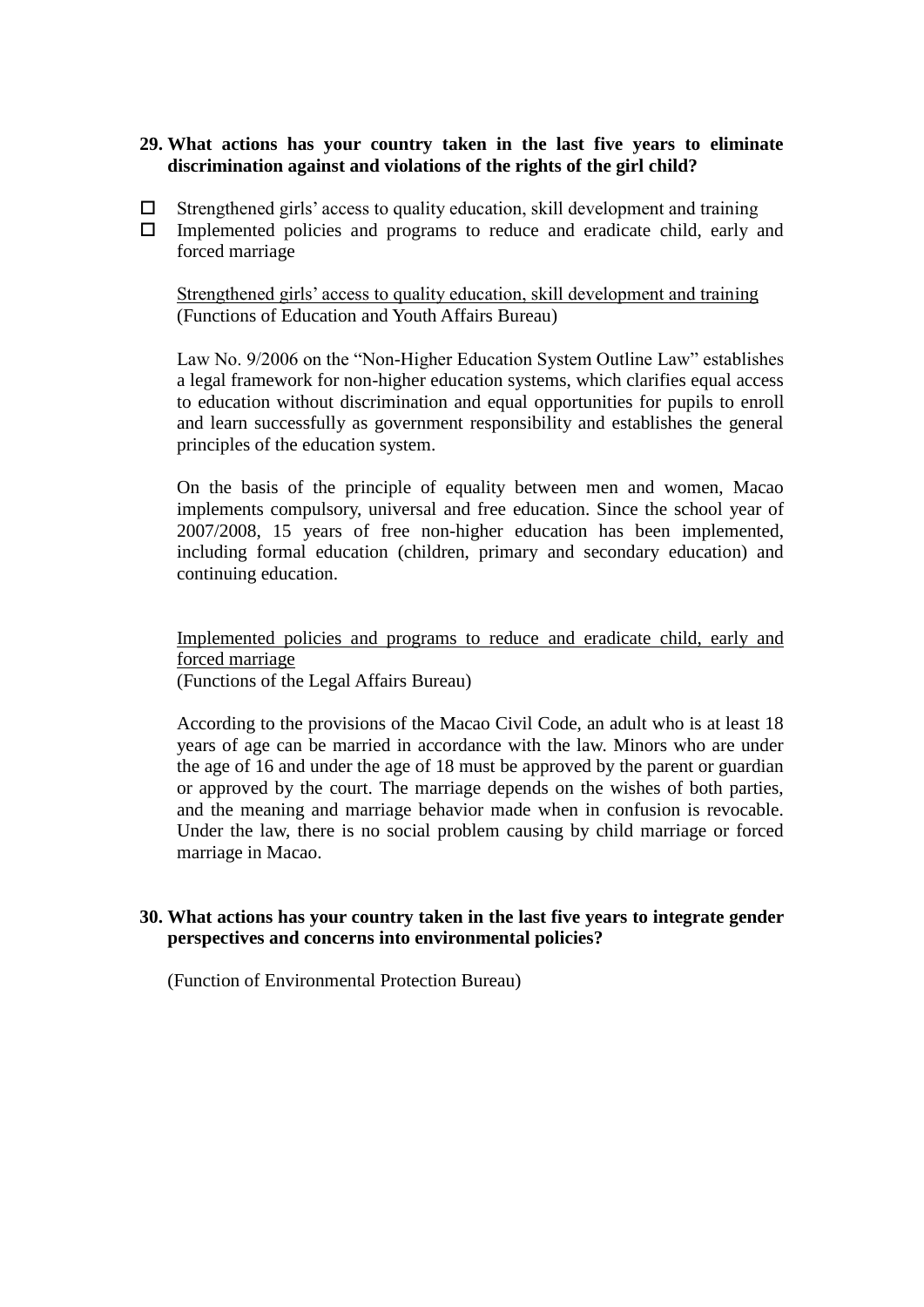- **31. What actions has your country taken in the last five years to integrate gender perspectives into policies and programmers for disaster risk reduction, climate resilience and mitigation?**
	- $\square$  Support women's participation and leadership, including those affected by disasters, in disaster risk reduction, climate resilience and mitigation policies, programs and projects

In 2018, the Macao SAR Government formulated the "Ten-year plan for disaster prevention and mitigation (2019-2028)" and established a civil defense structure. At the same time, various civil defense exercises were held to encourage residents to participate for better disaster prevention. On the other hand, government sets up a safe haven, facilities and materials, taking the needs of different genders into account.

### **32. What is your country's current national machinery for gender equality and the empowerment of women? Please name it and describe its location within the Government.**

Women and Children's Affairs Committee was established under Administrative Regulation No. 27/2016, which serves as a monitoring and dialogue mechanism for policies and activities involving women and children. The chair of the committee is Secretary for Social Affairs and Culture and consists of eight government members and 20 representatives of non-governmental organizations from different sectors and outstanding members of the community.

### **33. Is the head of the national machinery a member of the institutional process for SDG implementation (e.g. inter-ministerial coordinating office, commission or committees)?**

No.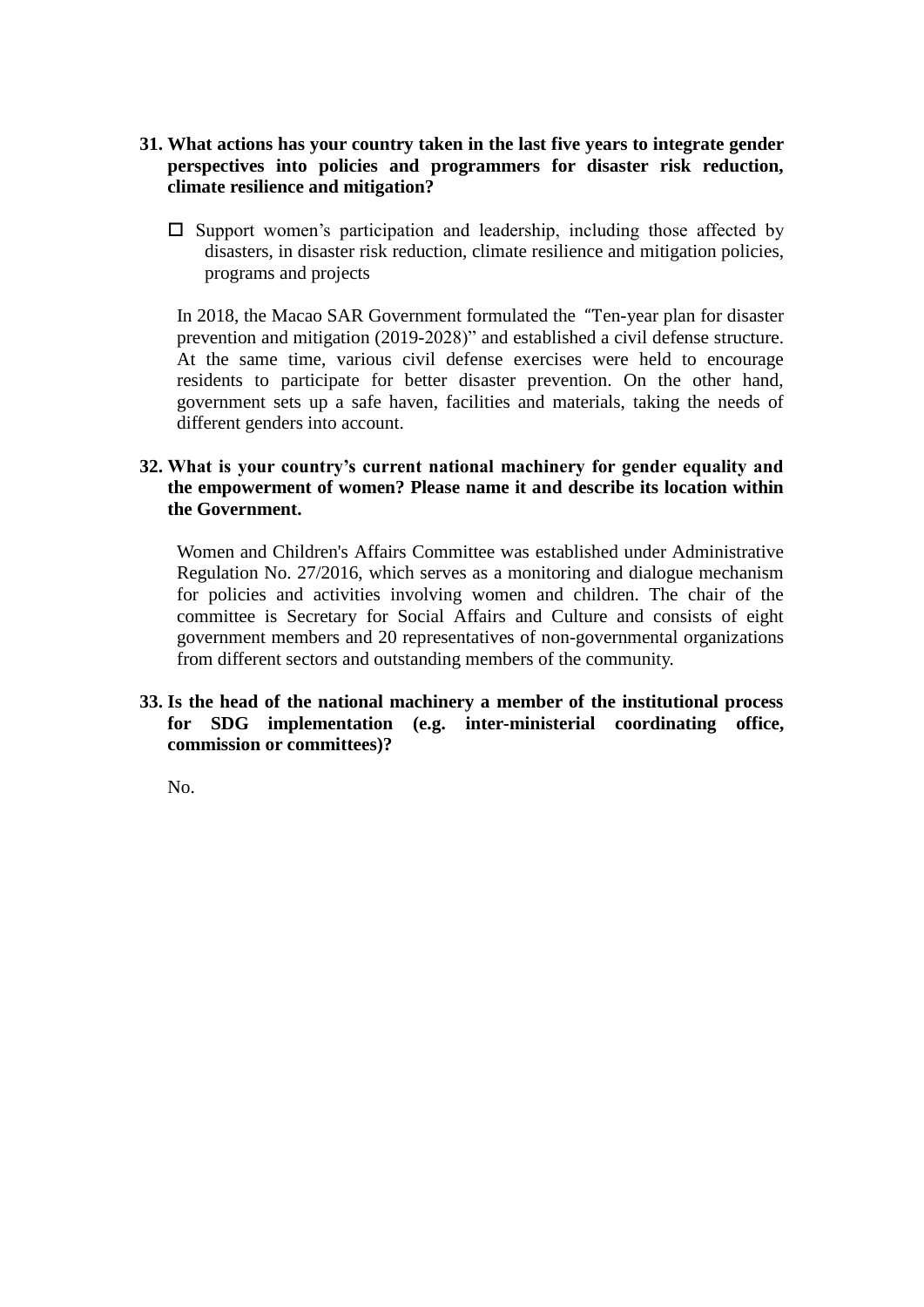**34. Are there formal mechanisms in place for different stakeholders to participate in the implementation and monitoring of the Beijing Declaration and Platform for Action and the 2030 Agenda for Sustainable Development?**

Yes.

- (1) Since 2018, the Macao SAR Government has joined the Chinese national delegation to participate in the annual meeting of the UN Women Status Commission.
- (2) The Women's Core Members Training Course, co-organized by the China Women's Federation and the Macao Women's Federation, and the Liaison Office of the Central People's Government in the Macao SAR, will help women to participate in public affairs.
- (3) Many social groups often hold various training courses to train participants, including women, to understand current affairs and get involved.
- a) *Which of the following stakeholders participate formally in national coordination mechanisms established to contribute to the implementation of the Beijing Declaration and Platform for Action and the 2030 Agenda for Sustainable Development?*

| <b>Beijing Declaration and PfA</b>  | <b>2030</b>        |                          | Agenda for                |  | <b>Sustainable</b>           |
|-------------------------------------|--------------------|--------------------------|---------------------------|--|------------------------------|
|                                     | <b>Development</b> |                          |                           |  |                              |
| $\Box$ Women's rights organizations |                    |                          |                           |  | Women's rights organizations |
| $\Box$ Academia and think tanks     |                    | Academia and think tanks |                           |  |                              |
| $\Box$ Faith-based organizations    |                    |                          | Faith-based organizations |  |                              |
| $\Box$ Private sector               |                    |                          | Private sector            |  |                              |

b) *Do you have mechanisms in place to ensure that women and girls from marginalized groups can participate and that their concerns are reflected in these processes?*

Yes.

(Functions of the Legal Affairs Bureau)

When the Macao SAR drafted a performance report on the Convention on the Elimination of All Forms of Discrimination against Women, it sought public opinions from the Macao residents. Any opinions submitted by any person, association or civil organization may be submitted to the government department for reference.

c) *Please describe how stakeholders have contributed to the preparation of the present national report.*

(We have no related materials)

### **35. Is gender equality and the empowerment of all women and girls included as a key priority in the national plan/strategy for SDG implementation?**

Yes.

The Macao SAR Government formulated the "Macau Special Administrative Region Five-Year Development Plan (2016-2020)", which has formulated strategies for environmental protection.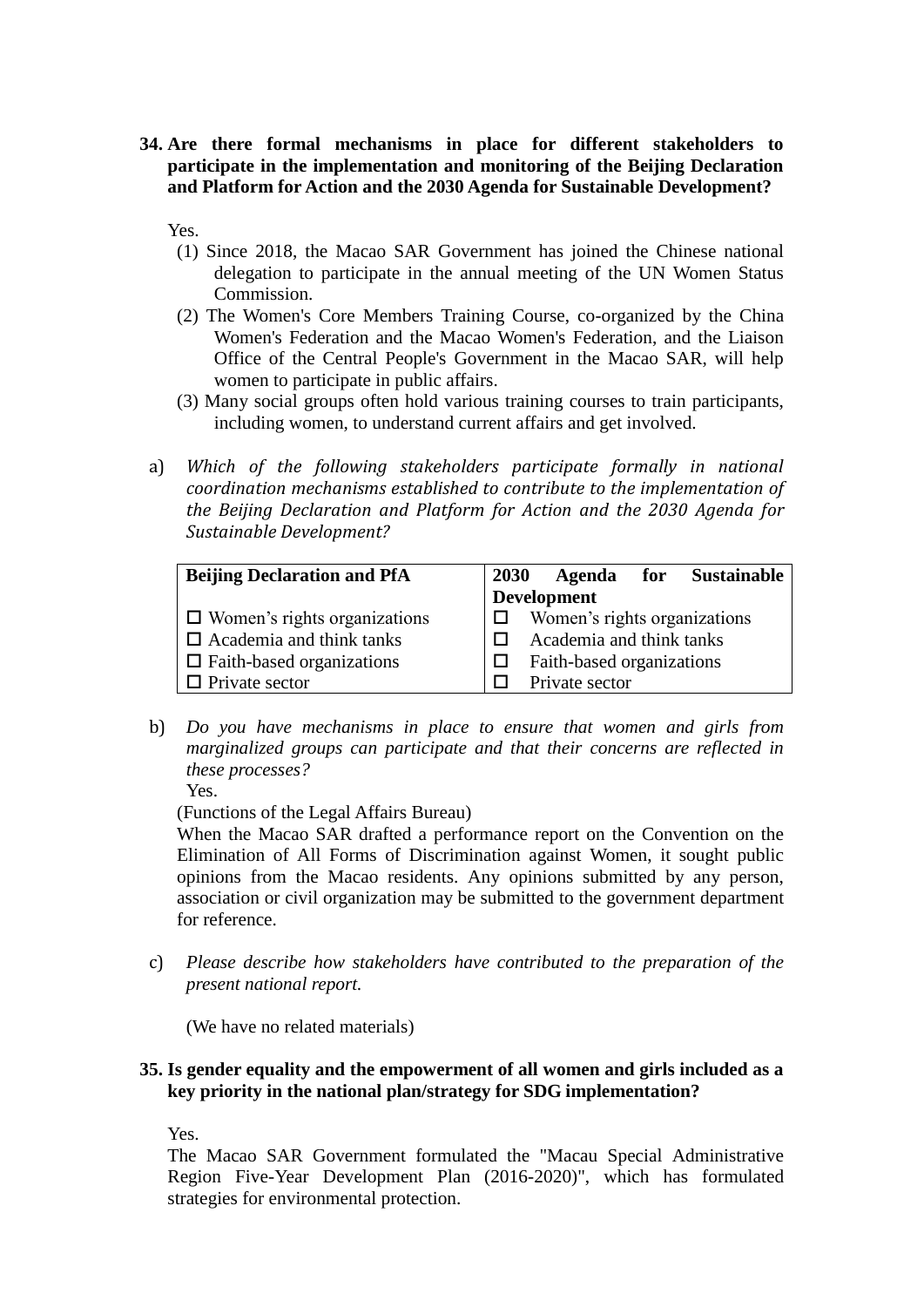- **36. What are the top three areas in which your country has made the most progress over the past five years when it comes to gender statistics at a national level?**
	- Conducted new surveys to produce national baseline information on specialized topics (e.g., time use, gender-based violence, asset ownership, poverty, disability)
	- $\square$  Developed a centralized web-based database and/or dashboard on gender statistics

Conducted new surveys to produce national baseline information on specialized topics (e.g., time use, gender-based violence, asset ownership, poverty, disability)

Since 2008, the Committee for Women and Children Affairs had conducted the research on the "Status of Women in Macao". In 2017, the fourth research of the "Status of Women in Macao" was conducted, which aimed to understand the status and development trends of women in Macao and to grasp their ways of life and values in a comprehensive and accurate manner.

In 2015, the Macao SAR Government commissioned an academic institution to conduct a survey on "Macau public attitudes towards the disabled and the knowledge on 'Convention on the Rights of The Disabled'".

#### Developed a centralized web-based database and/or dashboard on gender statistics

The Committee for Women and Children Affairs launched the "Macao Women's Database" in 2015, which collects official data on various departments of Macao SAR Government. The "Status of Women in Macao" was also conducted as mentioned above.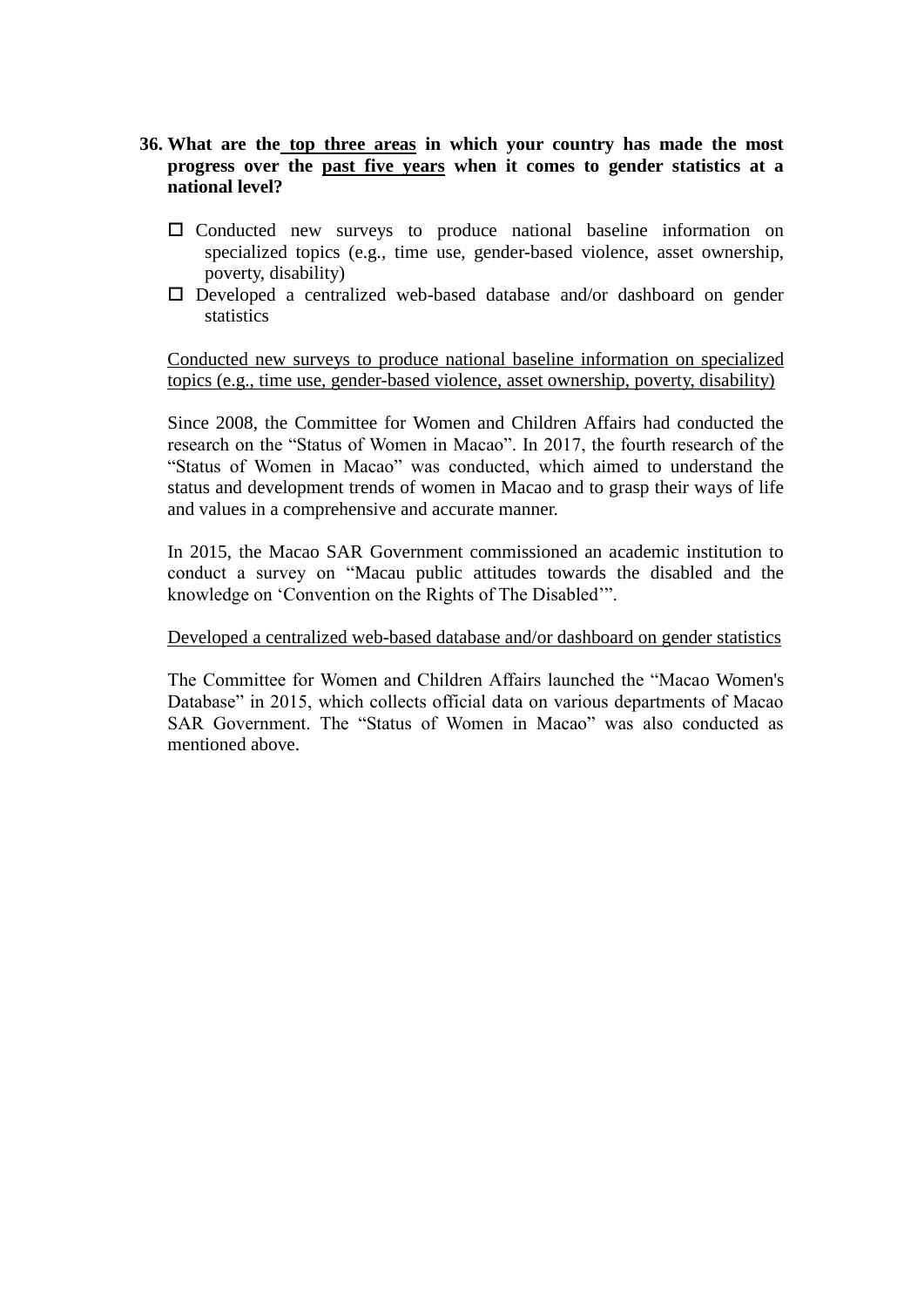### **37. Out of the following, which are your country's top three priorities for strengthening national gender statistics over the next five years?**

- $\Box$  Re-processing of existing data (e.g., censuses and surveys) to produce more disaggregated and/or new gender statistics
- $\Box$  Production of knowledge products on gender statistics (e.g., user-friendly reports, policy briefs, research papers)

Since 2008, the Committee for Women and Children Affairs had conducted the research on the "Status of Women in Macao". In 2017, the fourth search of the "Status of Women in Macao" was conducted, which aimed to understand the status and development trends of women in Macao and to grasp their ways of life and values in a comprehensive and accurate manner.

Meanwhile, the "Macao Women's Database" was launched in 2015, which collects official data on various departments of Macao SAR Government; the preparation of "Macao Children's Database" was started in 2018. The entire thematic database has covered seven basic areas related to children, including population, economics, health, crime, environment, educational development and protection.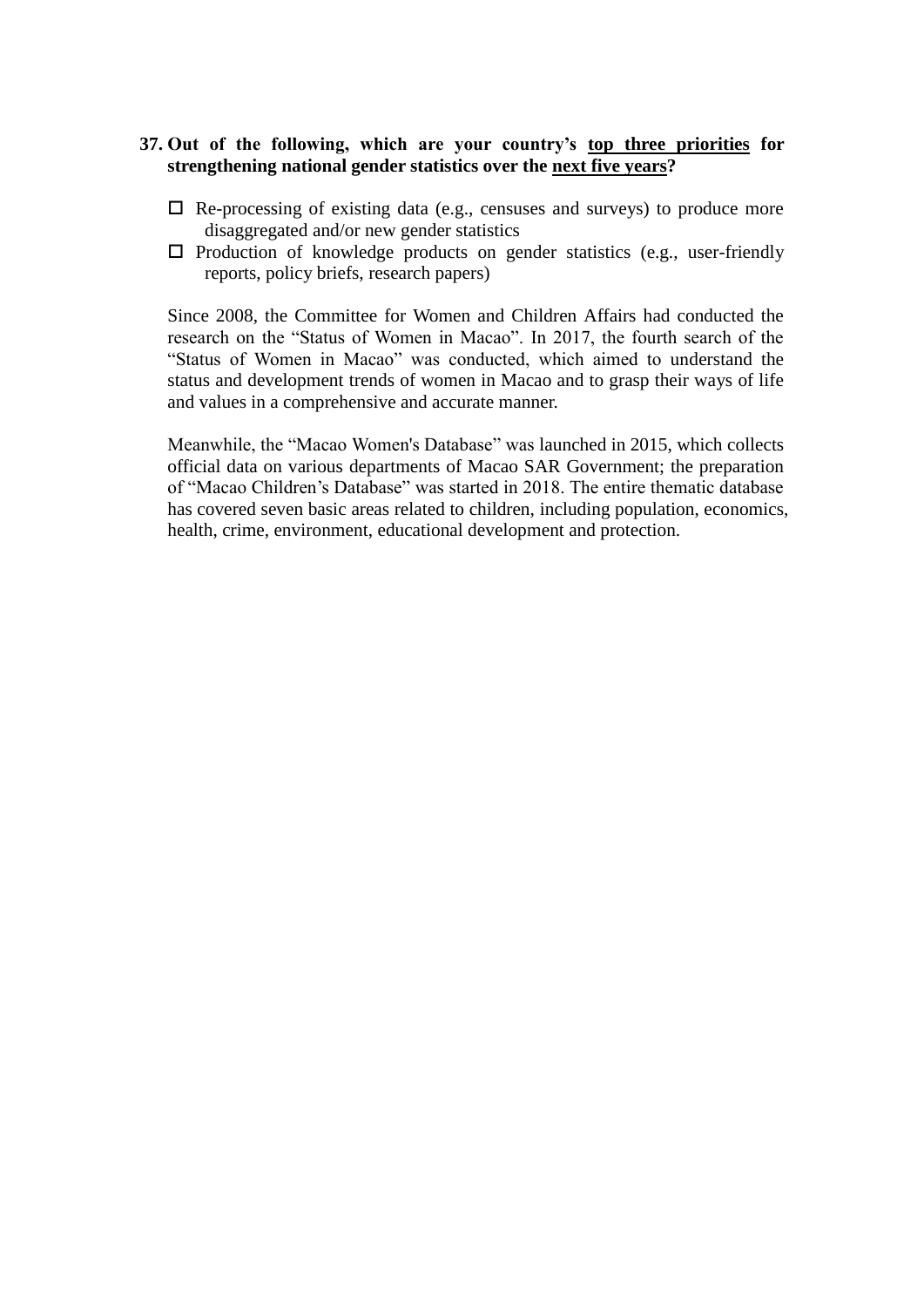### **38. Have you defined a national set of indicators for monitoring progress on the SDGs?**

No

*If YES, how many indicators does it include and how many of those are genderspecific? (i.e., not part of the global SDG monitoring and indicator framework)?*

*If No, how many global gender-specific SDG indicators (list provided in Annex 1) are available in your country?*

(There is no Annex 1 attached in the document)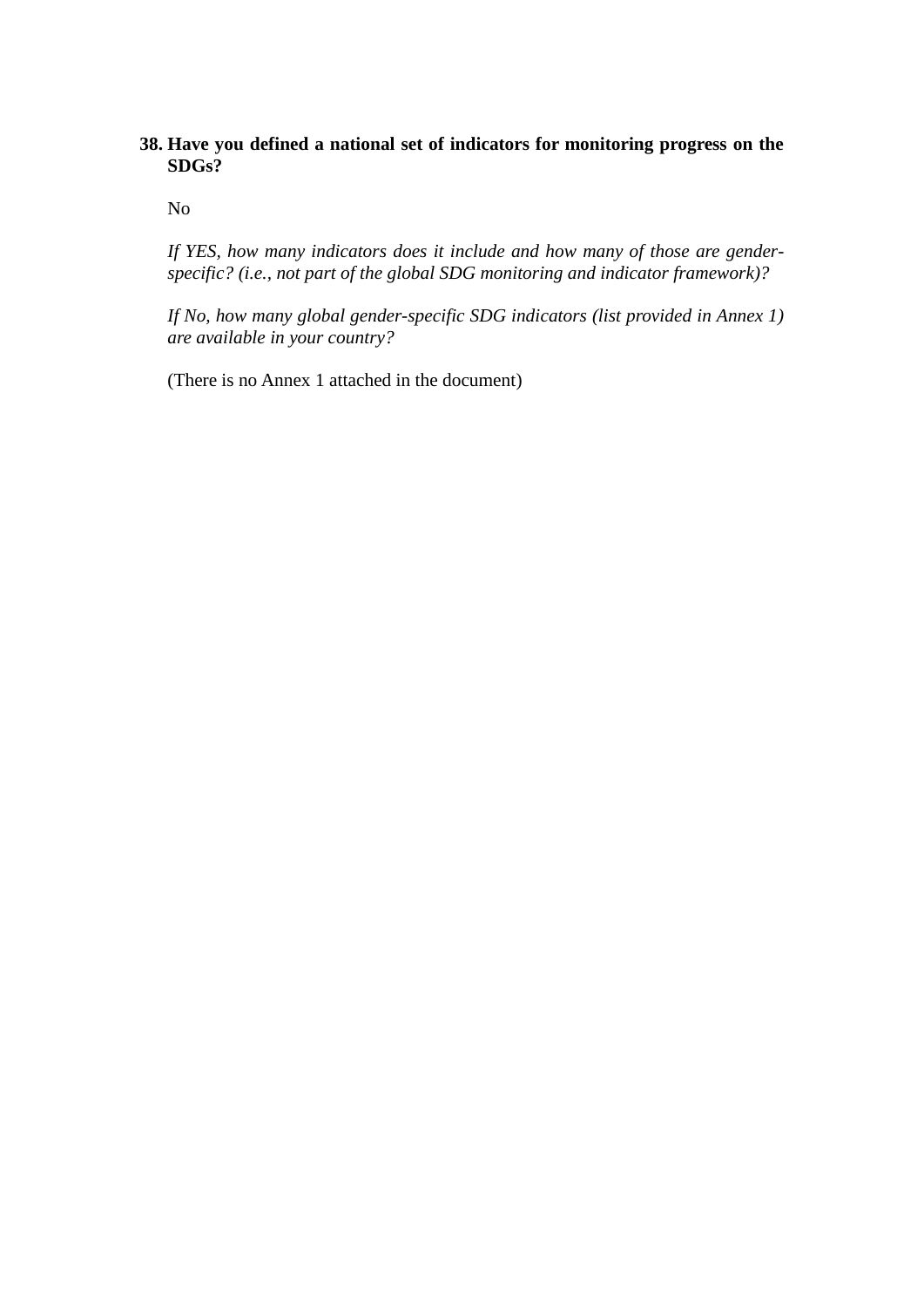### **39. Has data collection and compilation on SDG 5 indicators and on genderspecific indicators under other SDGs begun?**

Yes.

### *If YES, please describe which indicators have been prioritized*

5.2. Eliminate all forms of violence against all women and girls in the public and private spheres, including trafficking and sexual and other types of exploitation

Indicator 5.2.1: Proportion of ever-partnered women and girls aged 15 years and older subjected to physical, sexual or psychological violence by a current or former intimate partner in the previous 12 months, by form of violence and by age

Indicator 5.2.2: Proportion of women and girls aged 15 years and older subjected to sexual violence by persons other than an intimate partner in the previous 12 months, by age and place of occurrence

5.5. Ensure women's full and effective participation and equal opportunities for leadership at all levels of decision-making in political, economic and public life

Indicator 5.5.1: Proportion of seats held by women in national parliaments and local governments

Indicator 5.5.2: Proportion of women in managerial positions

5.6. Ensure universal access to sexual and reproductive health and reproductive rights as agreed in accordance with the Program of Action of the International Conference on Population and Development and the Beijing Platform for Action and the outcome documents of their review conferences

Indicator 5.6.2: Number of countries with laws and regulations that guarantee women aged 15–49 access to sexual and reproductive health care, information and education

Indicator 5.a.2: Proportion of countries where the legal framework (including customary law) guarantees women's equal rights to land ownership and/or control

5.b. Enhance the use of enabling technology, in particular information and communications technology, to promote the empowerment of women

Indicator 5.b.1: Proportion of individuals who own a mobile telephone, by sex

*If NO, explain the main challenges for collecting and compiling data on these indicators*